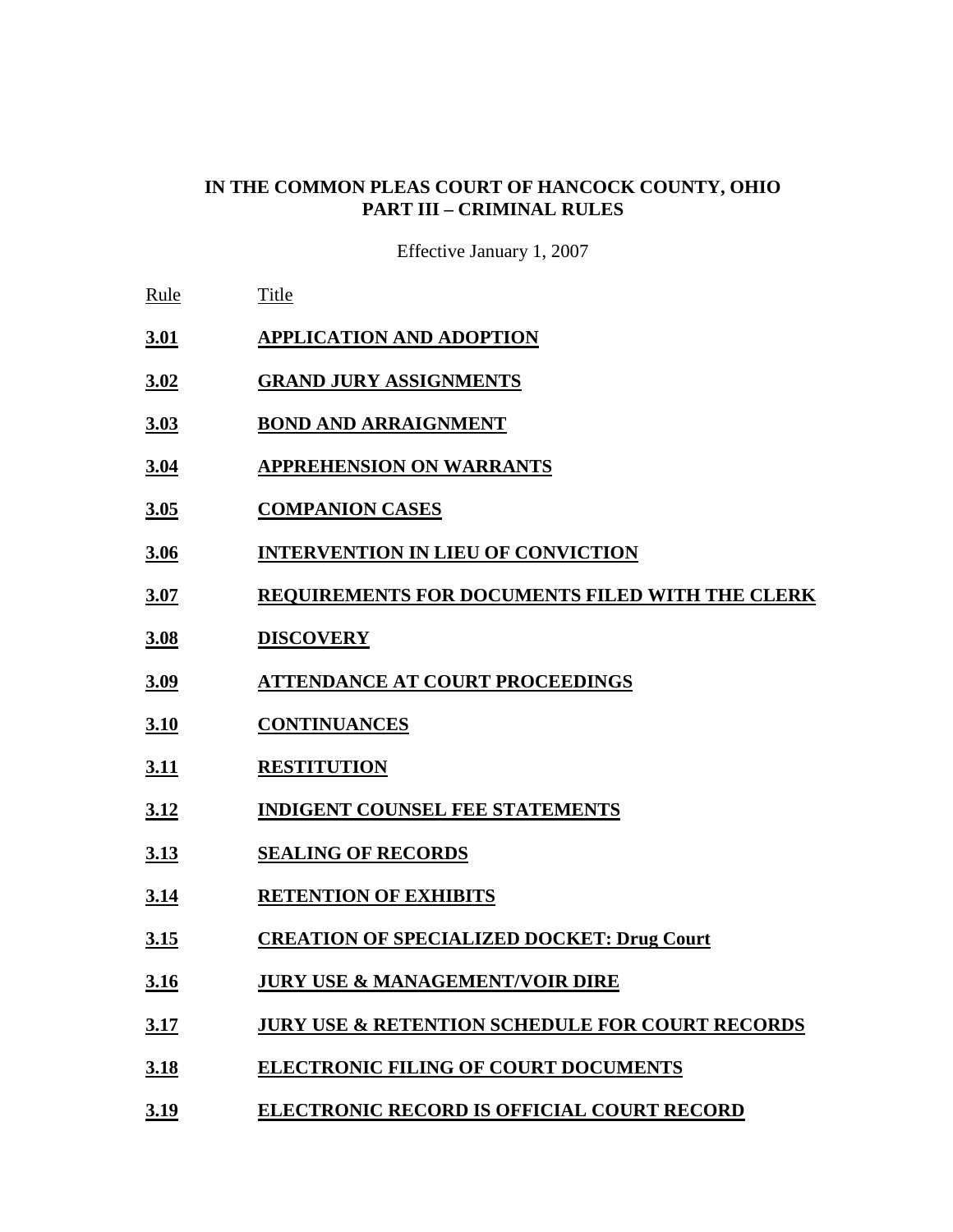# **ATTACHMENT A TO HANCOCK COUNTY, OHIO, WRITTEN PLEA OF NOT GUILTY**

## **ATTACHMENT B TO HANCOCK COUNTY, OHIO, Motion for Intervention in Lieu of Conviction**

### **Rule 3.01 APPLICATION AND ADOPTION**

- A. These rules shall be known as "The Hancock County Criminal Rules in the Common Pleas Court" (Hancock Crim.R.).
- B. These rules are adopted by the Court by way of Judgment Entry and become effective January 1, 2007 and may be amended by order of the Court executed by the Judges of the Criminal Division of the Court.

#### **Rule 3.02 GRAND JURY ASSIGNMENTS**

- A. The general trial division judges of this court shall alternately call, instruct, and monitor the grand jury each four-month session of the court term beginning January  $1<sup>st</sup>$ , May  $1<sup>st</sup>$ , and September  $1<sup>st</sup>$  of each year. During this period the assigned judge will:
	- 1. Accept the grand jury report;
	- 2. Set bonds up to and including arraignment;
	- 3. Preside at arraignments;
	- 4. Assign pretrial dates;
	- 5. Hear cases proceeding upon information;
	- 6. Remand misdemeanor cases to the Findlay or Fostoria Municipal Court, where appropriate.
- B. In the absence or disability of the assigned judge, the functions of the regularly scheduled judge may be carried out by any other available and qualified judge.

#### **Rule 3.03 BOND AND ARRAIGNMENT**

A. In cases of delayed service or unavailability of defendants indicted during a four-month session of the grand jury, the judge presiding at arraignments at the time of service will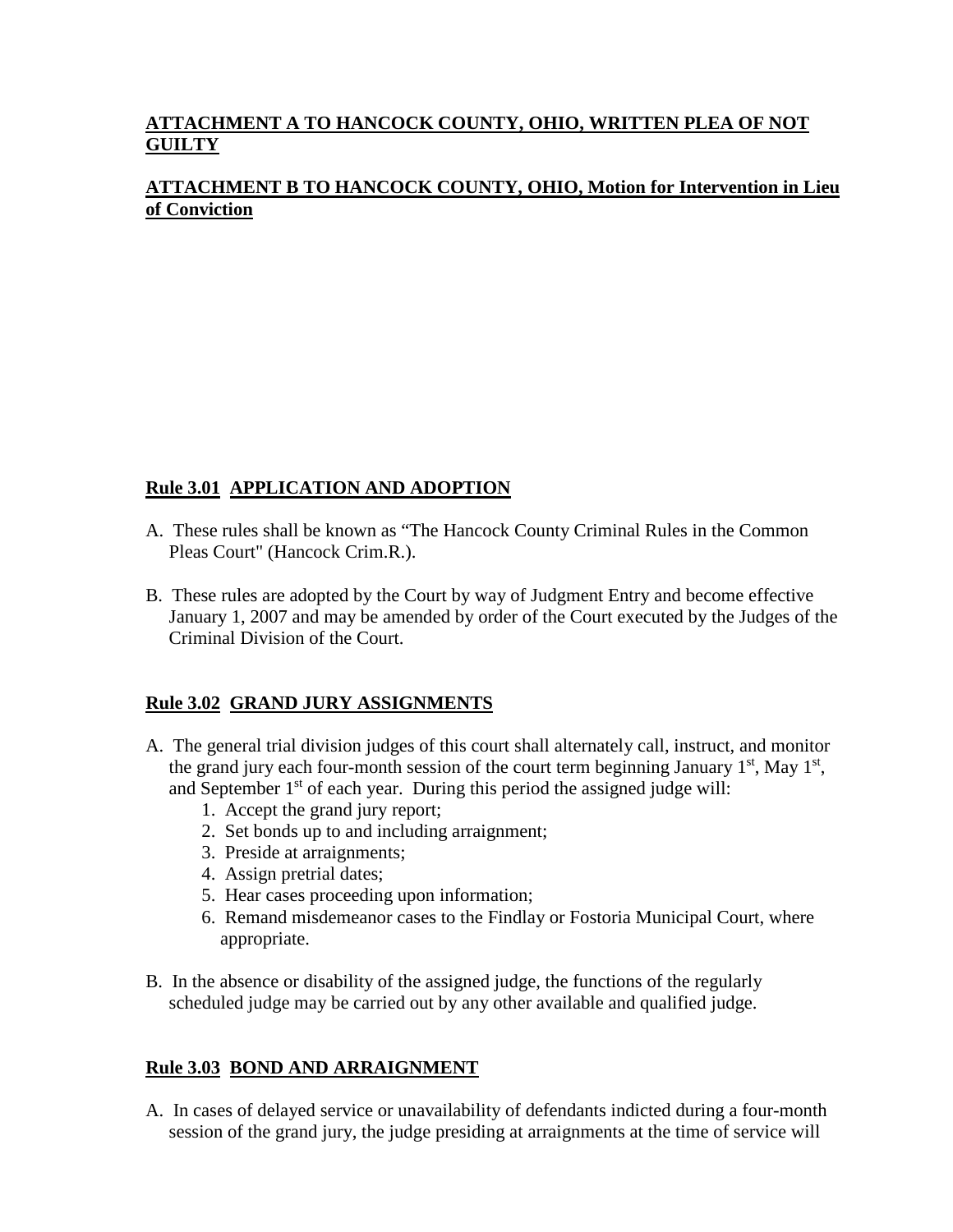fix bond, arraign and assign pretrial dates for such defendants when served or available. Upon Order of Reference pursuant to Ohio Criminal Rule 19, a magistrate may conduct arraignments and other proceedings designated in the Order of Reference.

- B. Unless otherwise ordered, arraignments shall be held each Wednesday. Pursuant to Ohio Criminal Rule 10(B), the defendant may be absent from the assigned arraignment date if the following conditions are met prior to the time scheduled for arraignment:
	- 1. The defendant is not in custody on the assigned arraignment date;
	- 2. The defendant is represented by private or court-appointed counsel; and
	- 3. The defendant, his attorney, and the prosecuting attorney have executed and filed a written plea of "not guilty" on the form approved by the Court and appended to these Rules as Form CR-1 (Attachment A).

C. For those defendants who have had a bond established by the Findlay or Fostoria Municipal Courts, said bond shall remain in effect and supersede the schedule below and remain in effect until otherwise modified by the Hancock County Common Pleas Court. (Updated 10-1-11).For those defendants who have been directly indicted by the grand jury who have the right to have a bond established prior to arraignment, the judges of the common pleas court have adopted the following bond schedule:

| FOR ALL OFFENSES COMMITTED ON OR AFTER JULY 1, 1996 |             |          |            |  |
|-----------------------------------------------------|-------------|----------|------------|--|
| Felony 1                                            | \$30,000.00 | Felony 4 | \$7,500.00 |  |
| Felony 2                                            | \$22,500.00 | Felony 5 | \$3,750.00 |  |
| Felony 3                                            | \$15,000.00 |          |            |  |

Bonds for aggravated murder and murder shall be established on a case-by-case basis by the judge assigned to hear the case.

D. In cases where a motion for denial of bail is made pursuant to Ohio Revised Code section 2937.222, the matter shall be set for immediate hearing on the calendar of the judge to whom that case is assigned.

E. In those cases where the Grand Jury has returned an indictment for misdemeanors or that include counts for misdemeanors, the following schedule for each misdemeanor count is adopted:

| Misdemeanor 1 | \$1,250.00 |
|---------------|------------|
| Misdemeanor 2 | \$750.00   |
| Misdemeanor 3 | \$500.00   |

In each case involving misdemeanor counts, 10% of the foregoing schedule may be posted for misdemeanors only.

#### **Rule 3.04 APPREHENSION ON WARRANTS**

Whenever a person is apprehended and in the custody of the Sheriff of Hancock County, Ohio, upon a bench warrant or upon warrants served after arraignments from a particular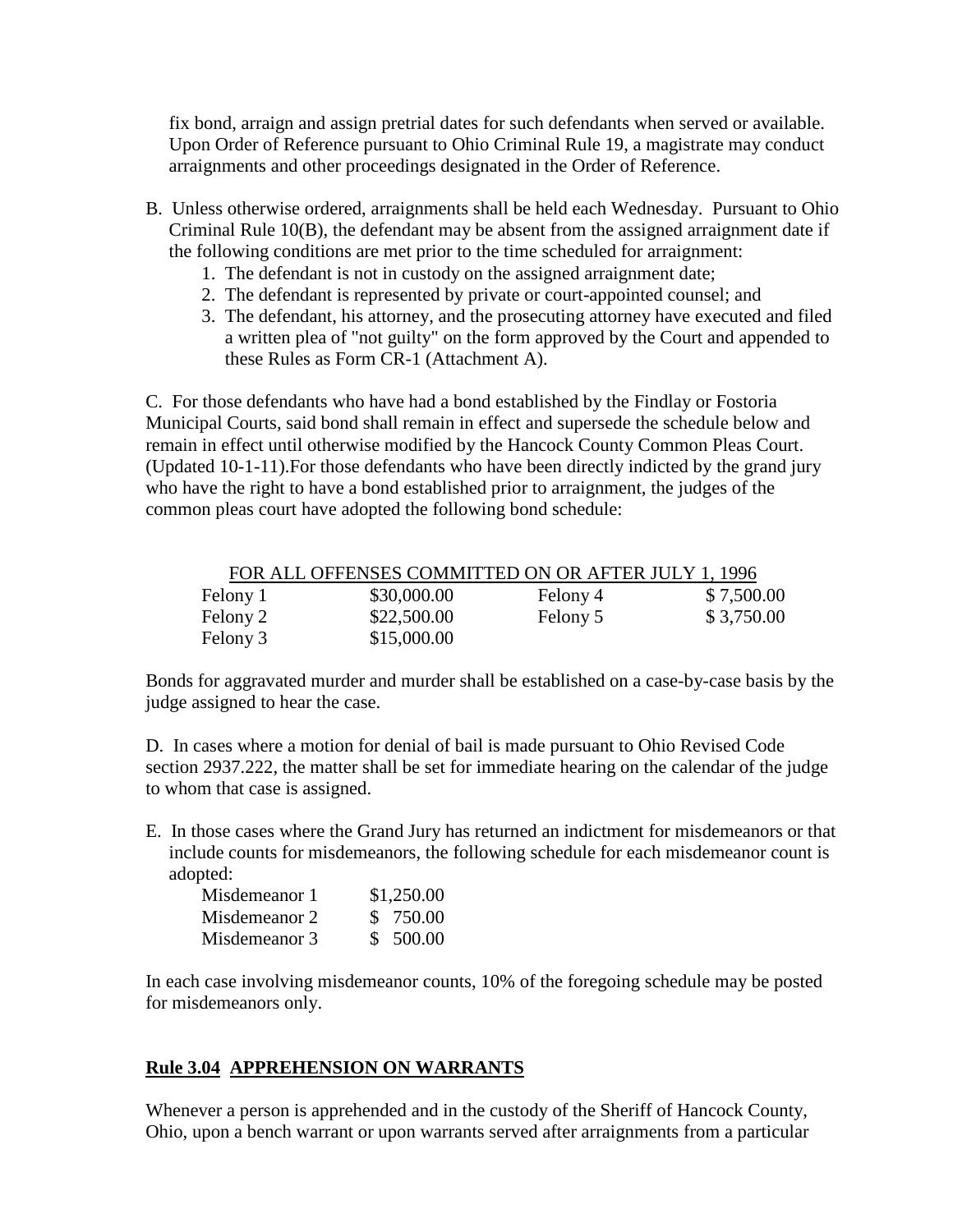grand jury return have taken place, both the Sheriff and the Clerk of Courts shall immediately notify the judge presiding at arraignments for that term.

### **Rule 3.05 COMPANION CASES**

Companion criminal cases shall be assigned to the same judge. Likewise, cases in which the same defendant is charged with a subsequent criminal offense shall be assigned to the same trial judge assigned any pending criminal charges against that defendant. At the discretion of the court, a criminal case may be transferred to the docket of the judge to whom a prior case involving that defendant was previously assigned.

### **Rule 3.06 INTERVENTION IN LIEU OF CONVICTION**

Pursuant to Rule 5 of the Ohio Rules of Superintendence for the Courts of Ohio, the Court hereby adopts the following Local Rule regarding the filing for Intervention in Lieu of Conviction.

A defendant who wishes to apply for intervention as provided in Ohio Revised Code section 2951.041 shall file the motion for intervention in accordance with that section. The Court will file an Entry shortly thereafter setting forth the following requirements:

Within seven days of the Entry, the Defendant shall report to the Forensic Team leader of the Hancock County, Ohio, Adult Probation Department at 514 South Main Street, Findlay, Ohio, for the preparation of an Ohio Risk Assessment. Appointments shall be scheduled personally or by telephone to (419) 424-7085. Defendant shall cooperate and participate in any recommended treatment program prior to hearing unless a reasonable explanation for delaying entrance is offered to the Court. If no good faith basis for delayed treatment exists, Defendant's motion for Intervention in Lieu of Conviction will be denied.

Defendant must obtain an Assessment from an appropriate licensed provider, certified facility, or licensed and credentialed professional pursuant to R.C. §2951.041(B)(4) or (5) for the purpose of determining the offender's eligibility for Intervention in Lieu of Conviction and recommending an appropriate intervention plan. It shall be the obligation of the Defendant to obtain this assessment and to provide copies of the assessment to the Hancock County Common Pleas Court, the Hancock County Prosecutor's Office, and the Hancock County Adult Probation Department at least seven (7) days prior to the scheduled hearing. If the assessment is not provided as described in this Entry, the Defendant's request will be denied summarily. A sample report of assessment is found at Attachment B to these Rules.

Once these two items are complete a probation officer from the Hancock County Adult Probation Department will be assigned to conduct an investigation. The Defendant must meet with the assigned probation officer at scheduled times and submit to random urine screens so that a thorough report may be prepared for the Court.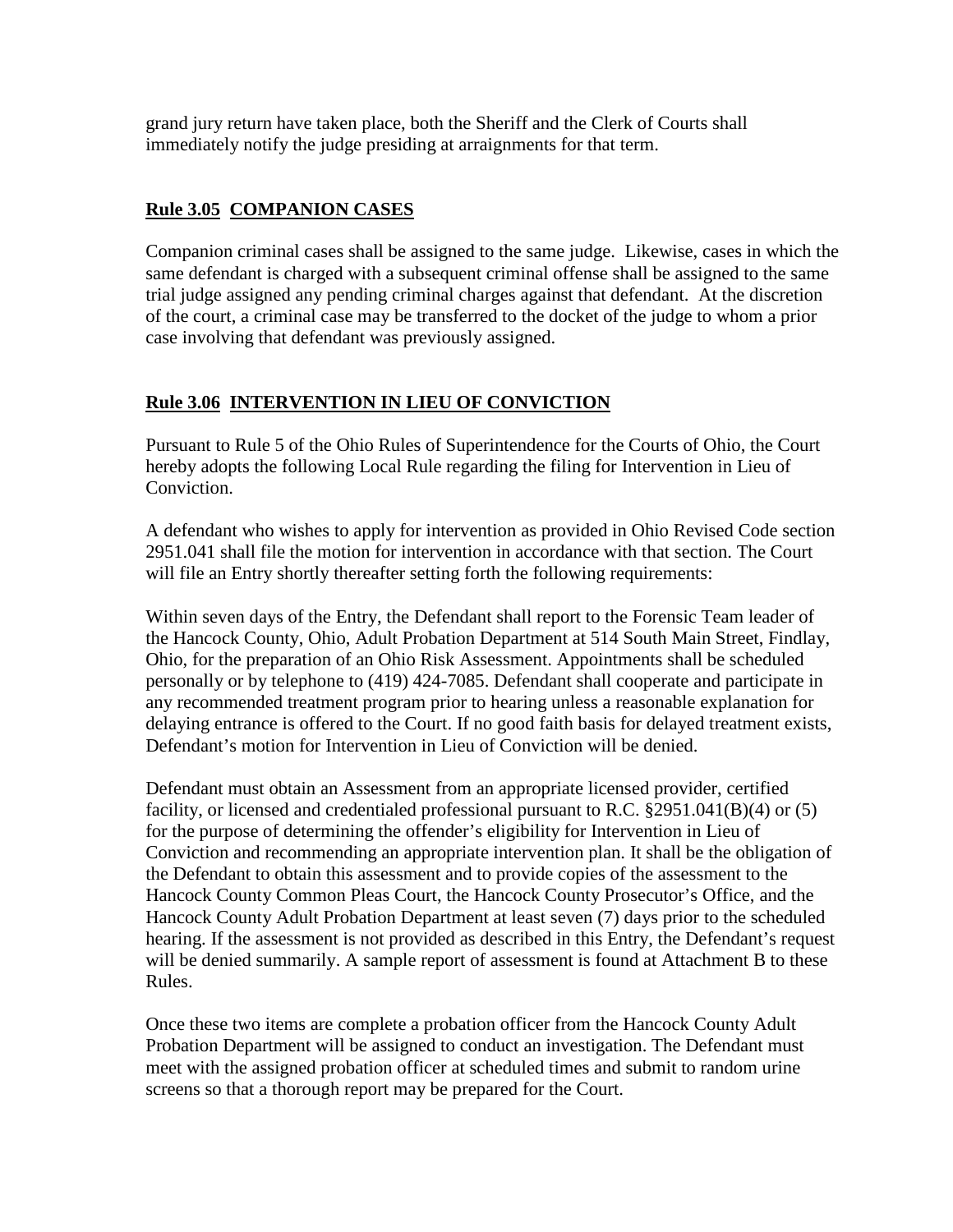Compliance with the Court's Order does not guarantee eligibility for the Court's intervention in lieu of conviction program. Moreover, the Defendant's right to a speedy trial pursuant to Revised Code section 2945.71 shall be tolled as a result of the filing of a motion for intervention in lieu of conviction.

### **Rule 3.07 REQUIREMENTS FOR DOCUMENTS FILED WITH THE CLERK**

- A. All documents filed by counsel after the indictment shall have designated in the caption of the document, below the case number, the name of the Judge to whom the matter is assigned. If a visiting judge is assigned, the document shall contain that Judge's name and the designation that the Judge is sitting "by assignment."
- B. All documents, other than original documents attached or offered as exhibits, offered for filing with the Hancock County Clerk of Courts shall be offered for filing without folders or covers and the first page of filings shall have a 2 ½" unobstructed space at the top of the document for the Clerk to place a file stamp. All documents shall be one-sided and on  $8\frac{1}{2}$ " x 11" bond paper.

### **Rule 3.08 DISCOVERY**

- A. In lieu of formal requests pursuant to Ohio Criminal Rules 7(E) and 16, the Hancock County Prosecutor's Office has a policy of providing "open file" discovery. To obtain "open file" discovery, defense counsel shall request same on the record at the time of arraignment and shall execute the Stipulation/Judgment Entry reflecting same. When "open file" discovery is requested and provided, then, at least seven (7) days prior to the trial of the case, the parties shall formally file documents accurately reflecting all discovery provided to that date.
- B. If defense counsel does not desire "open file" discovery or the State of Ohio refuses to participate in it, all discovery issues will be governed by Ohio Criminal Rules 7(E) and 16.
- C. All discovery time limits shall be extended or reduced only by written Order of the Court.
- D. In all cases, all parties are under a continuing duty to supplement any discovery responses.

#### **3.09 ATTENDANCE AT COURT PROCEEDINGS**

Attendance by a prosecuting attorney, defense counsel, and the defendant is mandatory at all stages of the proceedings, including pretrials.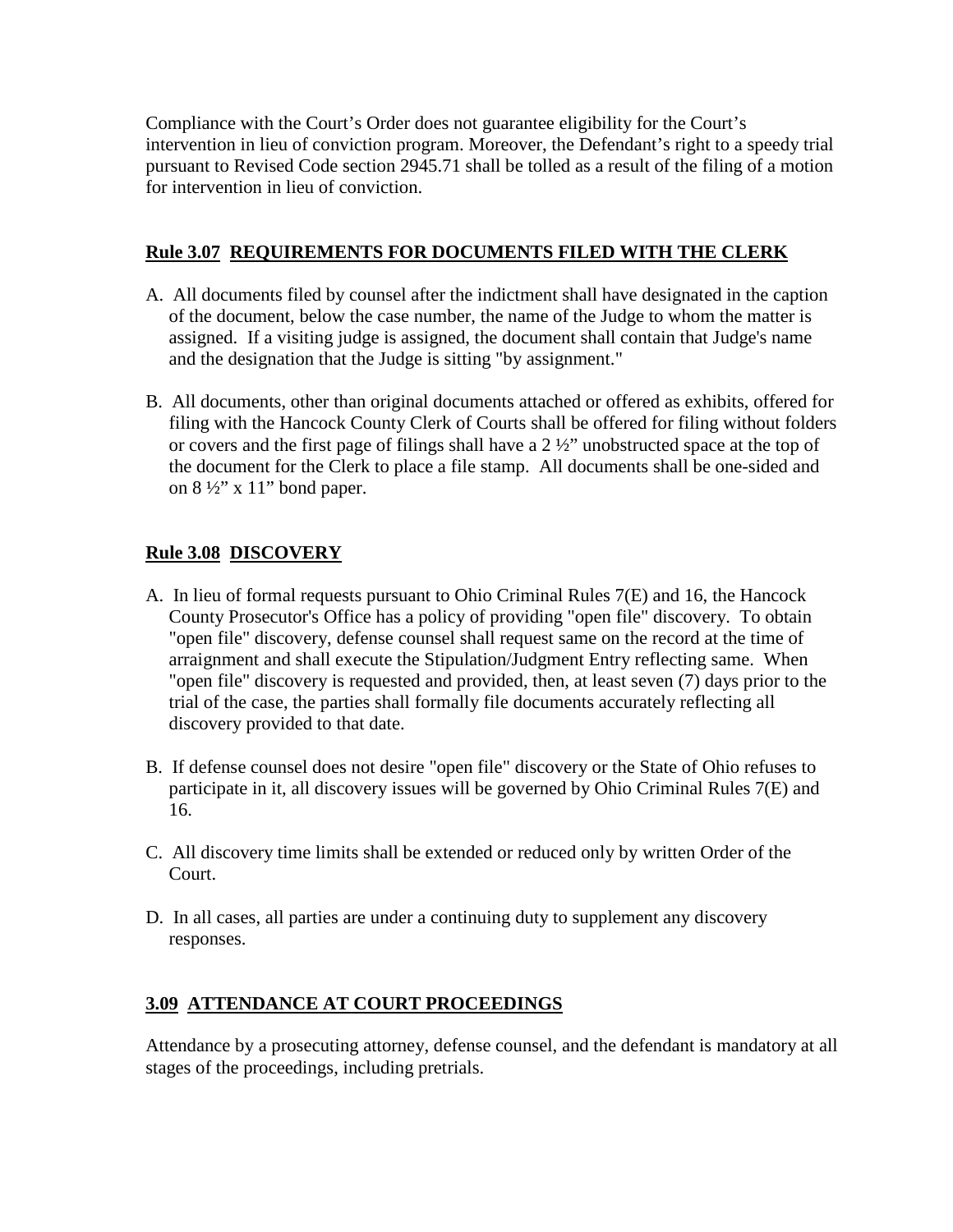#### **3.10 CONTINUANCES**

Any continuance granted on the defendant's motion shall toll the defendant's speedy trial time pursuant to Ohio Revised Code section 2945.72(E) and (H). Any judgment entry of continuance submitted on behalf of the defendant shall include language setting forth the tolling of speedy trial time, but counsel's or the defendant's failure to include such language shall not cancel the tolling effect.

# **Rule 3.11 RESTITUTION**

If restitution is ordered, monies paid by the defendant to the Clerk of Courts shall be applied first to the restitution, then to the costs, and then to the fines, unless otherwise ordered by the Court.

# **Rule 3.12 INDIGENT COUNSEL FEE STATEMENTS**

Court-appointed counsel representing indigent defendants in criminal proceedings shall, upon making application for compensation, itemize hours spent and clearly designate which was "in court" and which was "out of court" time. The itemization shall be submitted on the fee statement form as prescribed by the State of Ohio Public Defender. The "in court" and "out of court" time shall be computed pursuant to the Resolution Setting Attorney Fees enacted by the Commissioners of Hancock County, Ohio.

# **Rule 3.13 SEALING OF RECORDS**

If the court grants the sealing of a criminal record under Ohio Revised Code sections 2953.32 and 2953.52, the Clerk of Courts shall forward copies of the order sealing the records to the Ohio Bureau of Criminal Investigation, Federal Bureau of Investigation, Hancock County (Ohio) Sheriff, Findlay (Ohio) Police Department, and the Hancock County (Ohio) Prosecuting Attorney.

# **Rule 3.14 RETENTION OF EXHIBITS**

Neither the Clerk of Courts nor the Court Reporter shall retain exhibits for a period in excess of twelve (12) months from the completion of trial or other final hearing in a criminal matter unless the case is on appeal or the subject of a motion or order for new trial. Upon the expiration of twelve (12) months from completion of trial without any notice to the Clerk of Courts that exhibits should be retained for future proceedings, the Clerk of Courts shall notify the parties of the intended destruction of the exhibits using the procedure set forth in Rule 26(F) of the Rules of Superintendence for Courts of Ohio. If the party that tendered the exhibits fails to retrieve the exhibits and provide a written receipt for them as set forth in Rule 26(F), the Clerk shall dispose of the exhibits at the direction of the Court. It shall be the parties' responsibility to notify the Clerk of Courts of the basis for retention of exhibits for a period in excess of twelve months.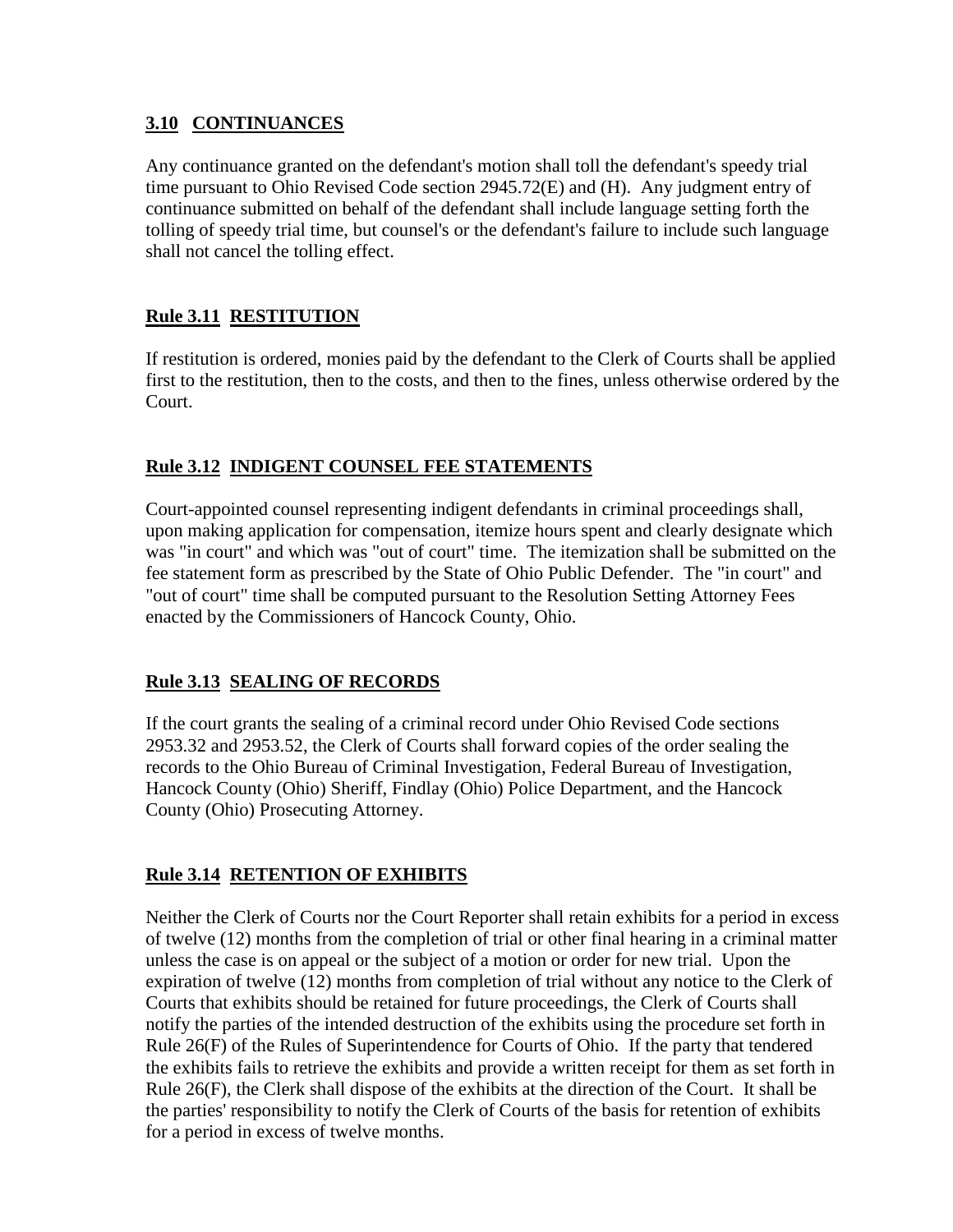## **Rule 3.15 CREATION OF SPECIALIZED DOCKET: Drug Court**

- A. The Hancock County Drug Court ("Drug Court") is created pursuant to the specialized docket standards set forth in Rules 36.20 – 36.28, including Appendix I, of the Ohio Rules of Superintendence for the Courts of Ohio. The purpose of the Drug Court is to facilitate efficient and effective treatment of drug and alcohol dependent offenders. The mission of Drug Court is to improve the overall quality of life in the community by providing a court-supervised program for substance dependent offenders that will enhance their likelihood of being productive members of society, while keeping the community safe. Offenders shall be supervised by the Hancock County Adult Probation Department to ensure compliance with program requirements and to assist the offenders in progressing through treatment phases.
- B. The Drug Court Participant Handbook, adopted in February 2015 and as amended from time to time, is incorporated in this Rule. The Handbook is available at the office of the Hancock County Adult Probation Department and on the website of the Hancock County Common Pleas Court at www.co.hancock.oh.us/commonpleas.
- C. Potential participants in the Drug Court program may be referred to the program by a General Division Judge, the prosecuting or other attorney, treatment providers, probation officers, the offender, or other interested persons. Referrals can be made at any stage of the court process, to include intervention in lieu of conviction, post-plea and presentencing, sentencing, and during community control sanctions. Upon referral, the Drug Court Coordinator conducts an initial eligibility screening.
- D. A Drug Court participant must meet legal and clinical eligibility criteria as set forth in the Drug Court Participant Handbook, as may be amended from time to time. The target population is the nonviolent, moderate-to-high-risk and moderate-to-high-need drug and/or alcohol dependent offender.
- E. The Drug Court participant shall be required to complete phases of treatment, and all other requirements, as identified and defined in the Drug Court Participant Handbook and the Drug Court Participation Agreement. While a program participant, offenders shall receive services to assist in meeting criminogenic needs. While a program participant, offenders are subject to random, frequent, and observed alcohol and drug testing. Upon graduation, the offender may remain under community control sanctions to ensure continued compliance and success.
- F. The Drug Court Treatment Team (DCTT) shall monitor each participant's progress through team meetings and status review hearings with the assigned Judge. The DCTT membership shall consist of not less than: the assigned Judge; a Forensic Team Leader/Drug Court Coordinator; a Probation Officer; Specialized Docket Licensed Treatment Providers; Prosecutor; Defense Counsel; and a Forensic Team Case Manager. The duties of the DCTT members are outlined in the Drug Court Participant Handbook and are adopted herein.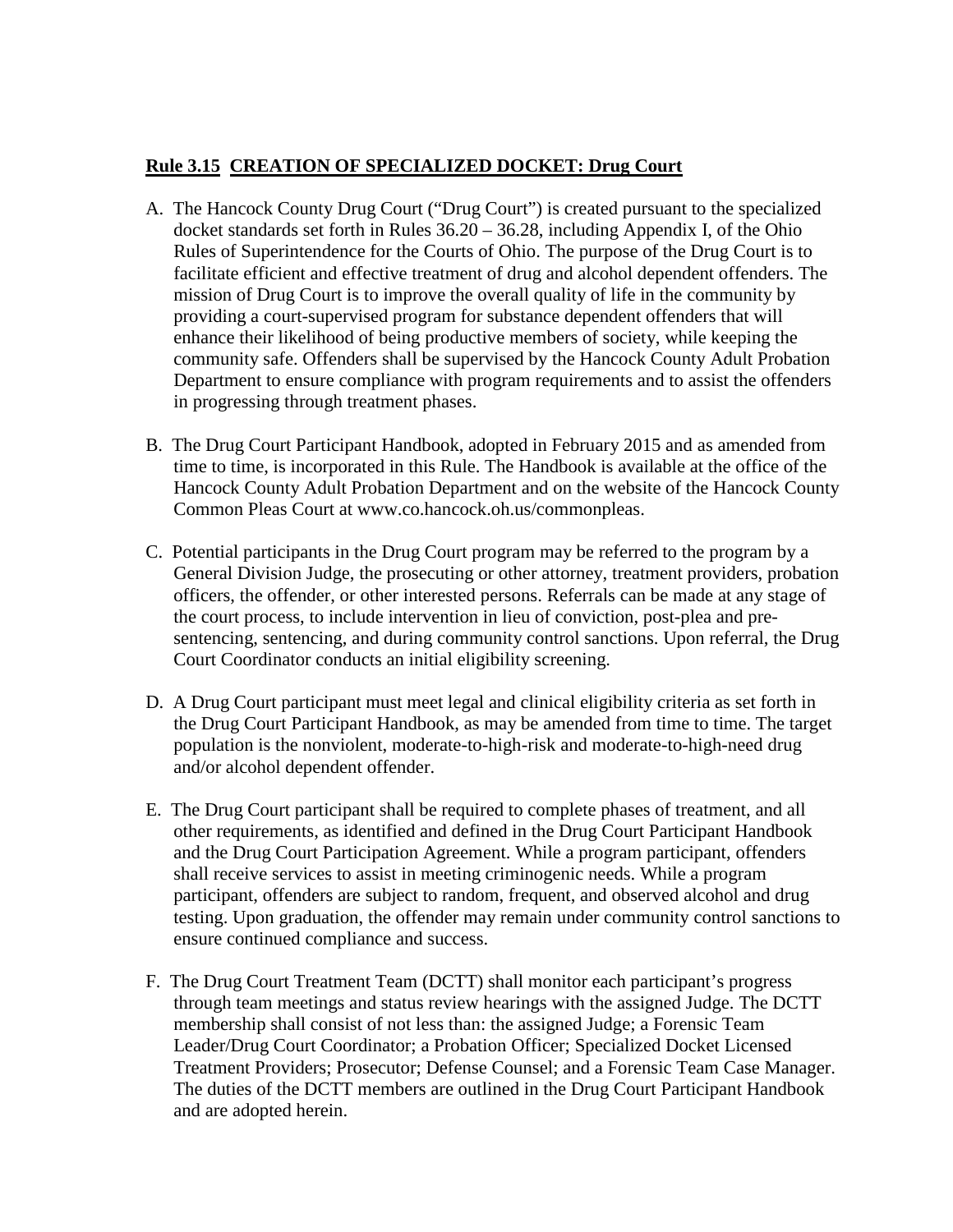- G. Program incentives are offered for participants who reach certain milestones or accomplishments; they are offered on a timely, graduated and individualized basis to ensure positive reinforcement for program compliance and achievement. Sanctions for a Drug Court participant's non-compliance vary in intensity and are timely, graduated, and individualized to ensure accountability and promote future compliance.
- H. Successful completion of the Drug Court program is based upon positive accomplishment in treatment and programming, as set forth in the Drug Court Participant Handbook. The assigned Judge has the discretion to determine when the participant has successfully completed the program.
- I. A Drug Court participant may be unsuccessfully terminated for ongoing noncompliance with program requirements, resistance to treatment, new and serious criminal convictions, serious specialized docket infractions, serious community control violation(s), or other bases as determined by the assigned Judge. A Drug Court participant may be terminated from the program on a "neutral discharge" where the participant has reached maximum benefit and is unlikely or unable to successfully complete the program. A Drug Court participant may be placed on "inactive status" due to unavailability or pending determination of the status of continued participation.
- J. For purposes of Supreme Court statistical reports, the case shall be considered disposed by the assigned Judge when the defendant is sentenced to or accepted in the Drug Court program, or if the defendant is ordered to the Drug Court program as a condition of Intervention in Lieu of Conviction.

# **Rule 3.16 JURY USE & MANAGEMENT/VOIR DIRE**

- A. The Court, subject to the provisions of Chapter 2313 of the Ohio Revised Code, adopts the procedure of the Hancock County Data Processing Board and the use of automated data processing for the selection of prospective jurors.
- B. The Court hereby adopts and incorporates the Ohio Trial Court Jury Use and Management Standards pursuant to Rule 5(B) of the Rules of Superintendence for the Courts of Ohio, and the Hancock County Common Pleas Court Jury Use and Management Plan adopted by Journal Entry of April 1, 2017, as amended from time to time, which are maintained in the office of the administrative judge.
- C. Excusal and postponement for jury service are governed by Chapter 2313 of the Ohio Revised Code or its successor. An "extraordinary circumstance" for purposes of postponement beyond the jury year includes the trial docket of the Court in the last quarter of the jury year, but postponement for such basis shall not be for more than six months.
- D. Voir dire shall be conducted in conformity with the direction of the assigned judge. During voir dire, counsel may have the use of prospective juror information sheets that have been distributed and collected by the Court. The forms shall be returned to the Court at the conclusion of a trial.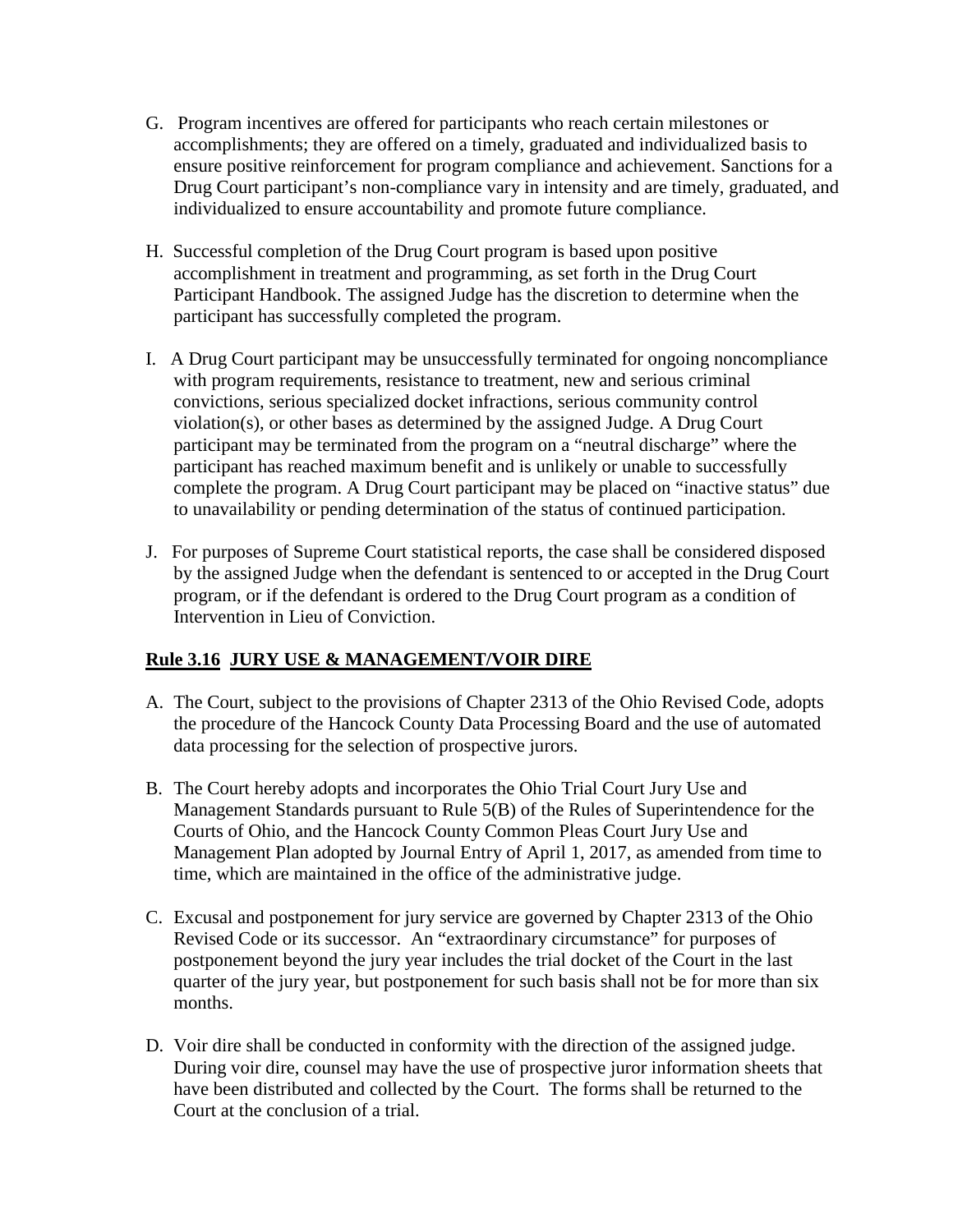# **Rule 3.17 RETENTION SCHEDULE FOR COURT RECORDS**

This Rule is issued pursuant to Rule 26(G) of the Ohio Rules of Superintendence for the Courts of Ohio to establish a retention schedule for court records not otherwise specified in those Rules of Superintendence or a retention schedule other than the minimum provided under those Rules.

### A. Jury/Juror Records

- Original juror questionnaires shall be delivered to a deputy commissioner of jurors, who shall maintain the questionnaires in paper medium for one (1) year from the end of the jurors' terms of service, at which time the questionnaires in this medium may be destroyed. The juror questionnaires shall be maintained in electronic medium for a period of three (3) years, except in capital cases, for which the questionnaires shall be retained until judgment of execution has been carried out or the conviction is vacated and the defendant released.
- Records regarding juror excusals or postponement shall be maintained in paper medium for one (1) year from the end of the jurors' terms of service, at which time the records in this medium may be destroyed. The records regarding juror excusals or postponement shall be maintained in electronic medium for a period of three (3) years, except in capital cases, for which the questionnaires shall be retained until judgment of execution has been carried out or the conviction is vacated and the defendant released.
- Undelivered summonses and other jurors' communications shall be retained in their original medium for one (1) year from the end of the jurors' term of service and thereafter may be destroyed.
- Juror payment records in paper medium shall be retained for two auditing periods or for four (4) years, whichever shall last occur, and may thereafter be destroyed.
- Jury venire lists generated by a deputy commissioner of jurors for administrative use for a term of jury service shall be retained in paper or electronic medium for a period of one (1) year from the end of the jurors' terms of service, at which time the lists may be destroyed.
- B. [Reserved]

# **Rule 3.18 ELECTRONIC FILING OF COURT DOCUMENTS**

(A) DEFINITIONS. The following terms used in these rules are defined in this section.

(1) CLERK REVIEW. A review of electronically filed documents by the clerk of courts in accordance with court rules, policies, procedures, and practice. Court clerks may review the data and documents electronically submitted to ensure compliance with court rules, policies, procedures and practices before creating a docket entry or before docketing the case.

(2) CASE MANAGEMENT SYSTEM (CMS). A court case management system manages the receipt, processing, storage and retrieval of data associated with a case and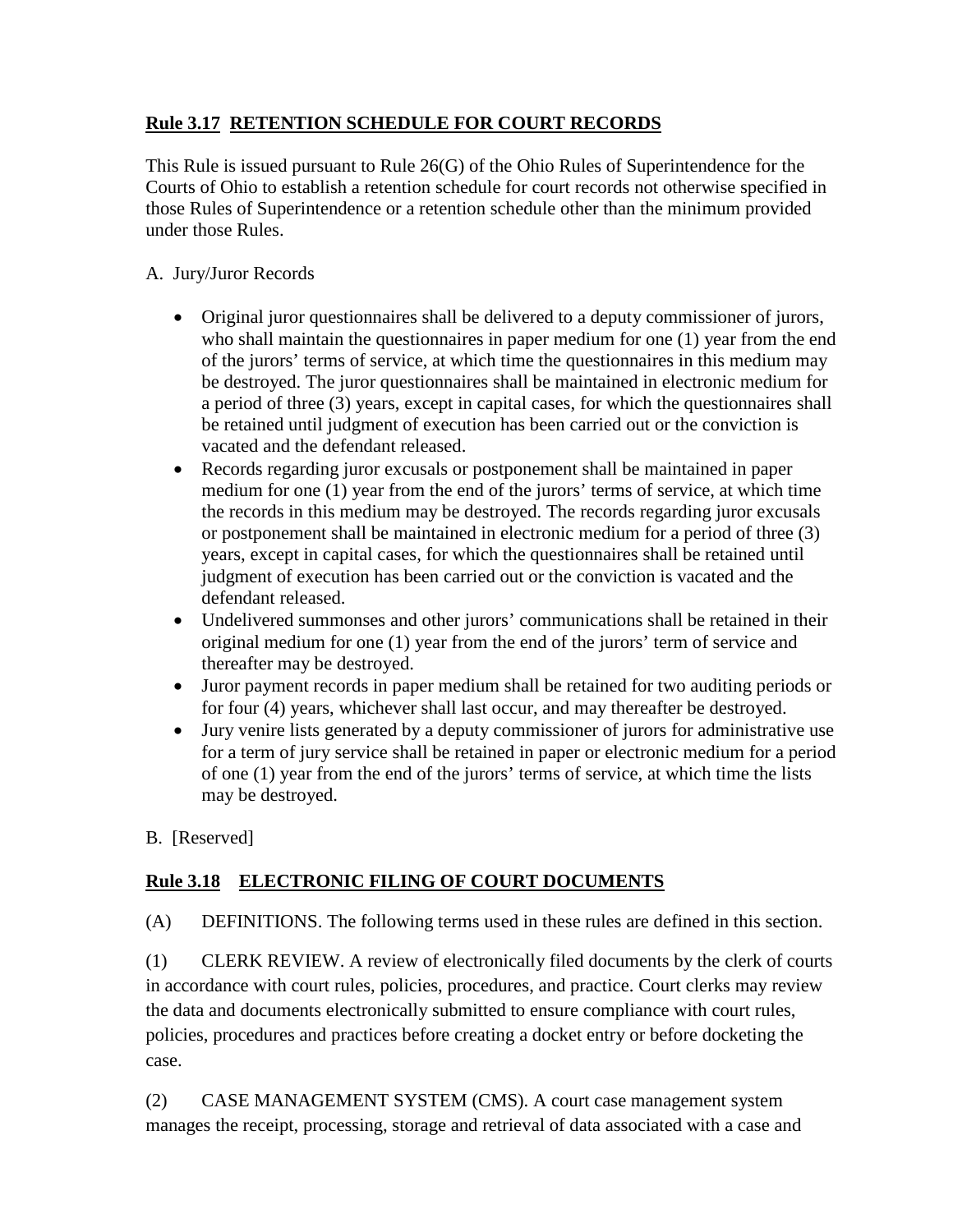performs actions on the data.

(3) COURT ELECTRONIC RECORD. This is any document that a court will (a) receive in electronic form, (b) record in its case management system, and (c) store in its document management system. This may include documents received in paper form and scanned into the court's DMS (see below). This will include notices and orders created by the court as well as pleadings, other documents, and attachments created by practitioners or parties. It will not include physical exhibits brought into the courtroom for the court's or jury's edification or documents and things which are not susceptible to capture in electronic form.

(4) COURT INITIATED FILINGS. These are official court documents entered into the docket or register of actions, such as notices or orders. The term "court initiated filings" is a simplification to indicate that documents will be internally created and submitted as part of the electronic court record, but could be submitted using exactly the same process as external filings if the court so desires.

(5) DESIGNATED EFILE CASE TYPES. Until such time as the court designates all filings on all cases as mandatory eFile case types, the court will designate certain cases or types of filings as mandatory, discretionary, or prohibited.

(a) Mandatory eFile Case Types. These are case types and filings that shall be submitted via the eFiling system.

(b) Discretionary eFile Case Types. These are case types and/or filings that may be submitted via the eFiling system.

(c) Prohibited eFile Case Types. These are case types and filings

that may not be filed electronically and shall be presented in paper form via traditional means via U.S. Mail or at the clerk's counter.

(6) DOCUMENT. A filing made with the court or by the court in either electronic format or scanned from paper, thus becoming part of the court's official record.

(7) DOCUMENT MANAGEMENT SYSTEM (DMS). A DMS manages the receipt, indexing, storage, and retrieval of the electronic (and scanned non-electronic) documents associated with a case.

(8) EFFECTIVE DATE AND TIME OF FILING OF A DOCUMENT. The date and time the electronic filing was received and uploaded to the clerk of court as noted by the time stamp on the submitted document.

(9) ELECTRONIC FILING (EFILE / EFILING). The electronic transmission, acceptance, and processing of a filing, referring collectively to the act of submitting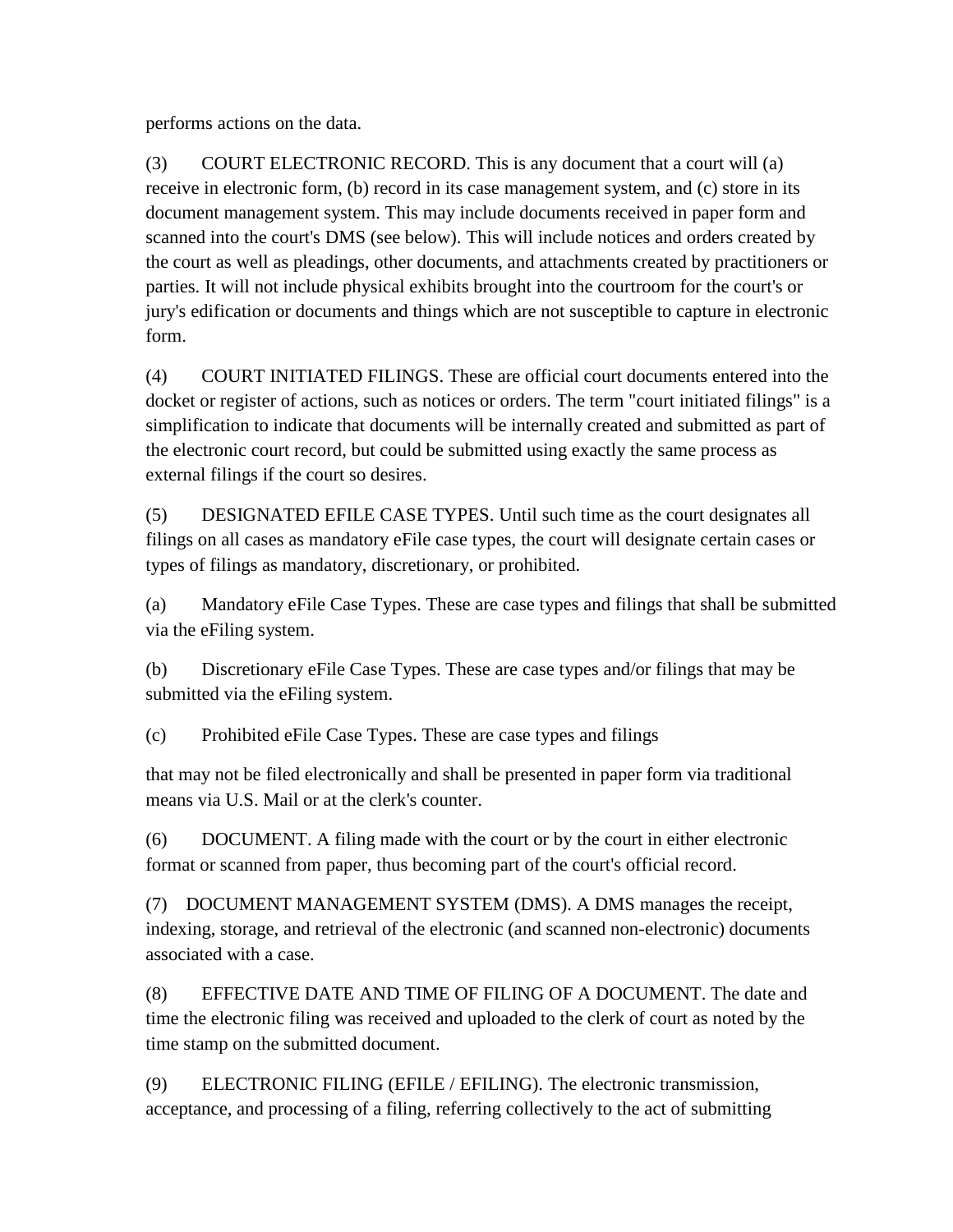documents electronically as well as the procedures and computer systems required to support said filing. A submission consists of data, one or more documents, and/or images. This definition of electronic filing does not apply to facsimile or email.

(10) ELECTRONIC FILING SYSTEM. This is the system composed of software, hardware, transport, handling, storage mechanisms, procedures, and rules to allow for the submission of eFile documents.

(11) ELECTRONIC SERVICE (ESERVICE). The electronic transmission of an original document to all other registered case participants via the electronic filing system or by other electronic means, such as email.

Upon the completion of any transmission to the electronic filing system, an electronic receipt shall be issued to the sender acknowledging receipt by the electronic filing system.

·

(12) ORIGINAL DOCUMENT. The electronic document received by the court from the filer.

(13) REJECTED FILING. A document that does not comply with the applicable court rules, policies and procedures and does not meet the requirements of clerk review.

# (B) ELECTRONIC FILING OF PLEADINGS AND OTHER DOCUMENTS

(1) All pleadings, motions, briefs, memoranda of law, deposition transcripts, transcripts of proceedings, orders, or other documents submitted in designated eFile case types shall be filed electronically through the court's electronic filing system. The clerk shall not accept or file any document in paper form in mandatory eFile case types from litigants represented by counsel.

(2) In conformity with the Revised Code, Civil Rule 5(E), Criminal Rule 12(B) and the Rules of Superintendence for the Courts of Ohio, complaints, pleadings and other documents may be filed with the clerk of court electronically via the Internet, subject to the provisions in this rule.

(3) APPLICATION OF RULES AND ORDERS. Unless otherwise modified by approved stipulation or court order, all rules of civil, criminal, and appellate procedure, local rules, and orders of the court shall continue to apply to all documents electronically filed.

(4) COURTESY COPIES. Paper courtesy copies of documents filed electronically shall not be delivered to the court, unless specifically requested by the Court or required by applicable rules.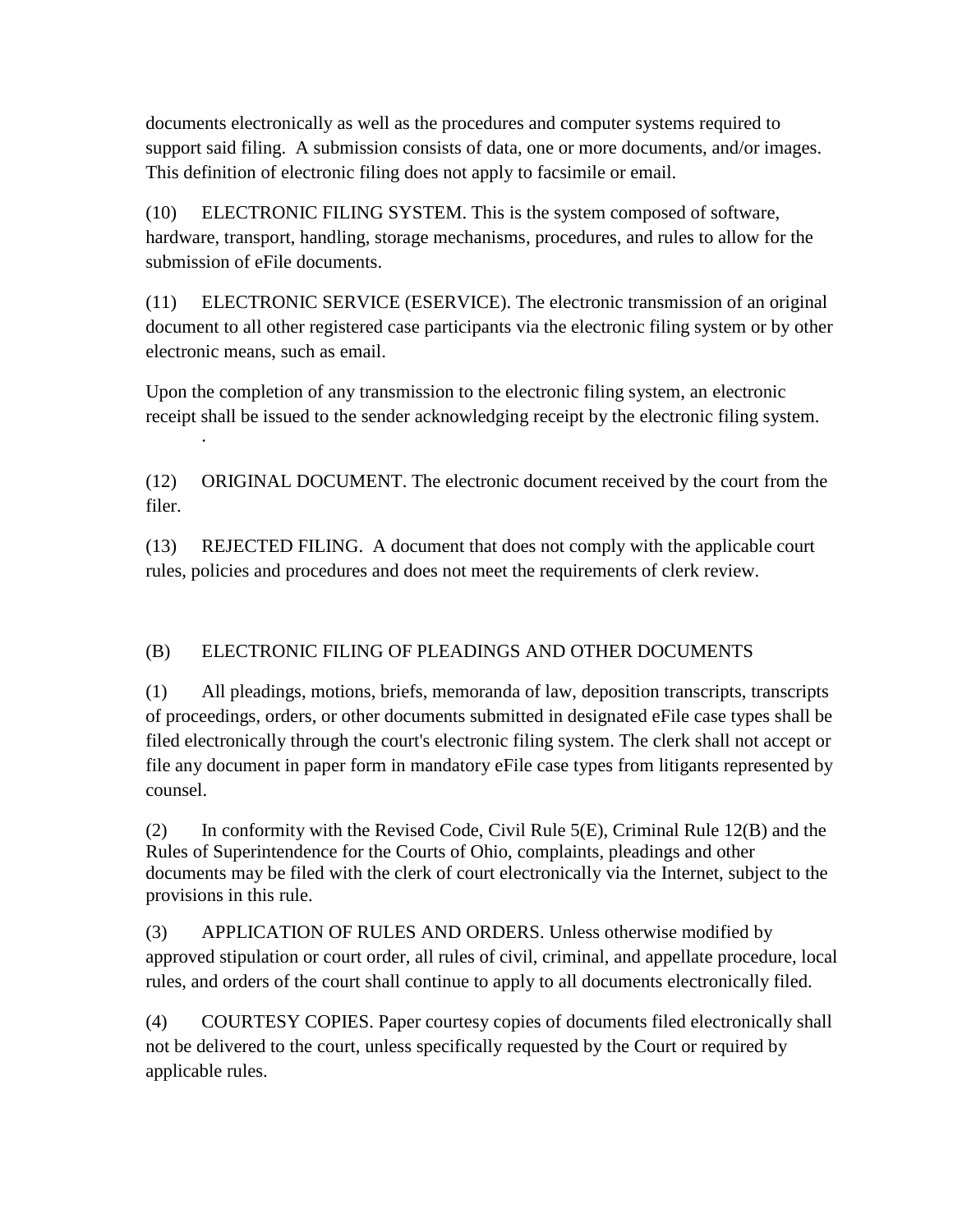#### (C) ELECTRONIC FILING AND SERVICE OF ORDERS AND OTHER PAPERS

(1) For all designated eFile case types, the court shall issue, file, and serve pursuant to Civ.R. 4 all pleadings, notices, orders, and other documents using traditional certified mail service, subject to the provisions of this rule.

(2) For all designated eFile case types, the filer shall file and serve Civ.R. 5 notices, orders, and other documents using courier, mail, or electronic means. Proof of service must be filed with the clerk.

### (D) DESIGNATION OF ELECTRONIC FILING CASES

(1) Upon the designation of any particular case type as an eFile case or filing, the parties to that case who are represented by counsel shall promptly take steps to allow their counsel to file, serve, receive, review, and retrieve copies of their pleadings, notices, orders, and other documents filed in the case electronically. By definition, parties filing electronically or receiving electronic service of any documents filed must become participants in the court's electronic filing system.

(2) For eFile case types designated as mandatory, the court shall not accept or file any pleadings or instrument in paper form. Parties represented by counsel shall eFile a document by registering to use the court's electronic filing system.

(E) CONFIDENTIAL AND UNIQUE ELECTRONIC IDENTIFIER. The court's electronic filing system shall assign the party's designated representative(s) a confidential and unique electronic identifier that must be used to file, serve, receive, review, and retrieve electronically filed pleadings, orders, and other documents filed in the assigned case. Each person to whom a unique identifier has been approved shall be responsible for the security and use of such identification. All documents filed electronically will be deemed to be made with the authorization of the party who is assigned to the specific unique electronic identifier, unless the party demonstrates to the satisfaction of the court, by clear and convincing evidence, to the contrary.

(F) PRO SE LITIGANTS. All filings by parties appearing *pro se* shall be filed and served in paper form, unless the party petitions the court, and the court allows the party, to file and serve electronically, in which case the party may do so through the court's electronic filing system. The clerk of courts shall scan the paper document and, as required by applicable rules, may return the paper copy to the *pro se* litigant, retain the original paper copy, or take other actions the clerk deems appropriate.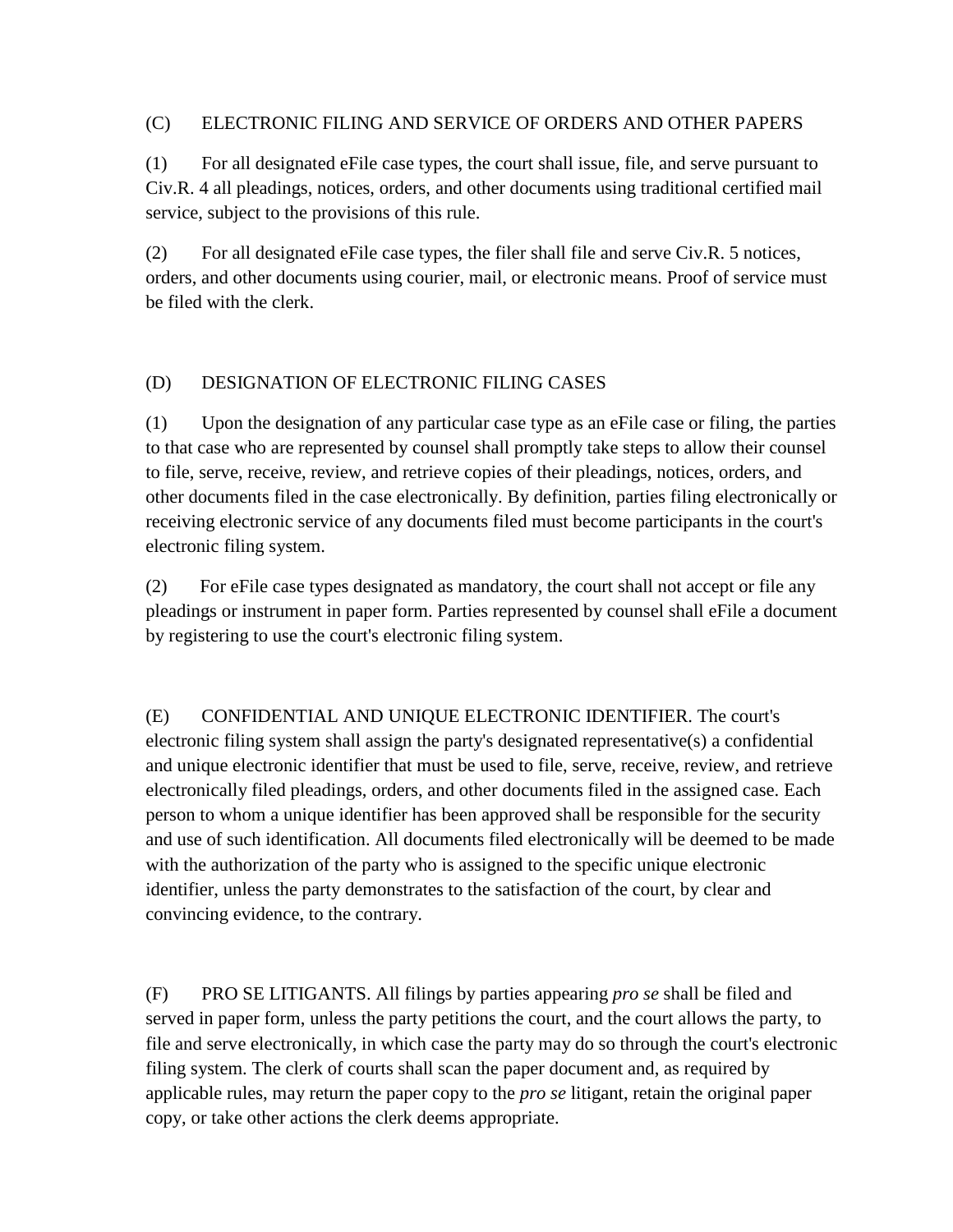## (G) OFFICIAL COURT RECORD

(1) For case types designated for electronic filing, parties shall file all pleadings, motions, briefs, memoranda of law, deposition transcripts, transcripts of proceedings, notices, orders, or other documents electronically through the court's electronic filing system.

(2) For documents that have been electronically filed or documents filed in paper format that have been scanned and uploaded to the electronic filing system, the electronic version constitutes the official court record.

(3) Electronically filed papers have the same force and effect as those filed by traditional means.

# (H) FORM OF DOCUMENTS ELECTRONICALLY FILED

(1) FORMAT OF ELECTRONICALLY FILED DOCUMENTS. All electronically filed pleadings shall, to the extent practicable, be formatted in accordance with the applicable rules governing formatting of paper pleadings, and in any other format as the court may require from time to time. A filed pleading shall not be filed as a scanned image document. Such pleadings shall be filed in a PDF format that permits word searches. A filed document shall not contain links to other documents or references in the court's case management system, unless they are incorporated into the filed document. External links are prohibited.

(2) LOCATION OF DATE AND TIME STAMP. Filers must leave a marginal location at the top right of each page for date and time stamps. This blank space must be no less than 2- 1/2 inches wide and 3/4 inch high.

(3) PORTABLE DOCUMENT FORMAT. All electronically filed documents, pleadings, and papers shall be filed with the clerk in portable document format (PDF) with the exception of proposed orders. Proposed orders must be submitted in Word [.doc or .docx] and reference the specific motion to which it applies. The electronic filing system will electronically transmit the proposed order to the assigned judge or judicial hearing officer.

(4) SIZE OF FILING. Documents shall be limited to ten megabytes (10MB) in size. No combination of PDF files in one transmission may accumulate to more than thirty megabytes (30MB) in size. The formatting requirements and limitations set forth in section 1.03 of these rules apply to electronically filed documents.

(5) RESOLUTION OF FILING. Documents shall be submitted in a resolution not less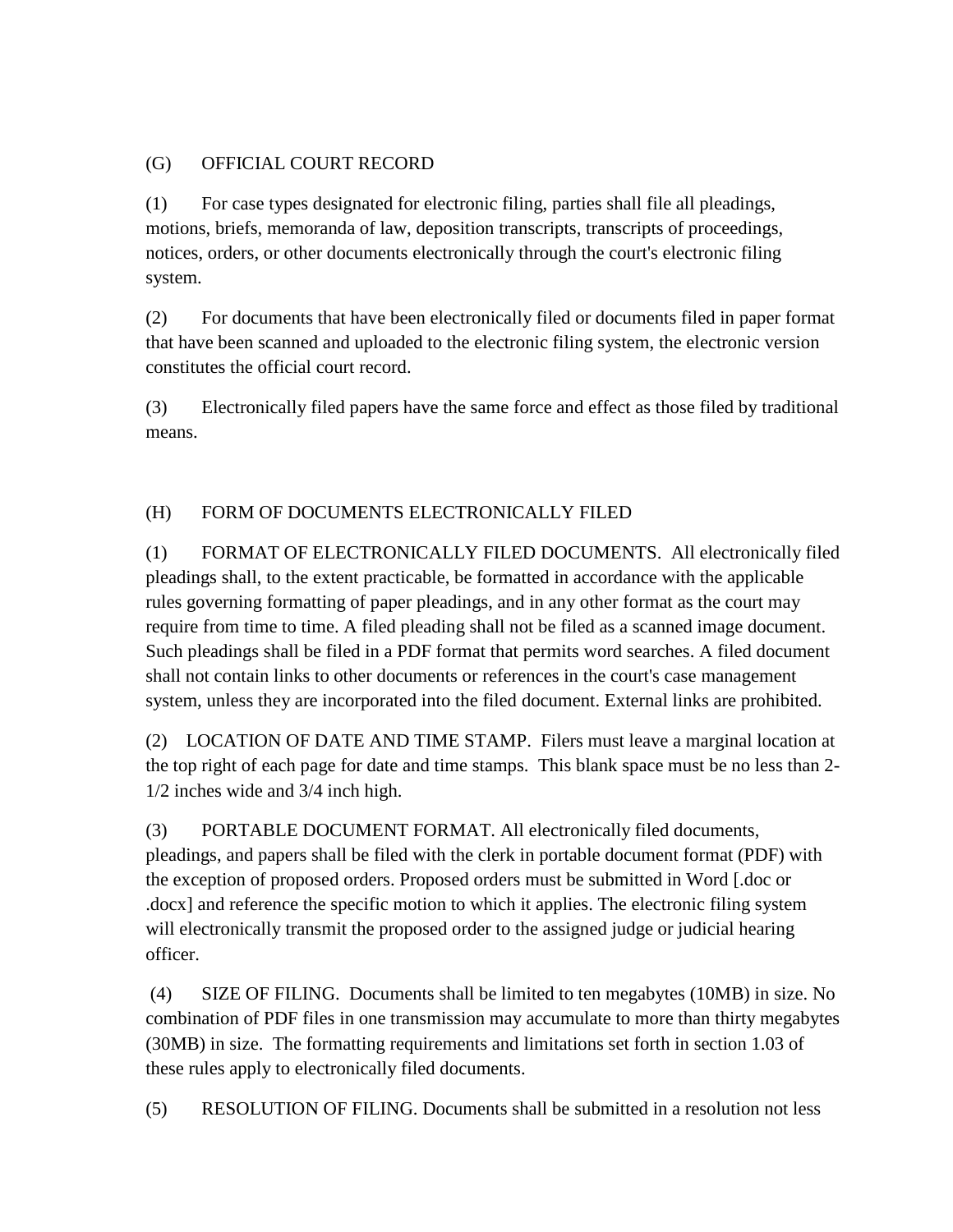than 300 dots per inch (DPI).

(6) SIGNATURES

(a) ATTORNEY/FILING PARTY SIGNATURE. Documents filed electronically with the clerk that require an attorney's or filing party's signature shall be signed with a conformed signature of "/s/ (name)." The correct format for an attorney conformed signature is as follows:

/s/ Attorney Name Attorney's Name Bar Number OOXXXXX Attorney for (party) Law Firm Address Telephone number Email address Fax number (if any)

The conformed signature on an electronically filed document is deemed to constitute a signature on the document for the purposes of signature requirements imposed by the Rules of Superintendence, Rules of Civil Procedure, Rules of Criminal Procedure, Rules of Appellate Procedure, and/or any other law, rule of court, or local rule of practice or procedure.

(b) MULTIPLE SIGNATURES. When a stipulation or other document requires two or more signatures:

(i) The filing party or attorney shall confirm that the content of the document is acceptable to all persons required to sign the document. The filer will indicate the agreement of other counsel or parties at the appropriate place in the document, usually on the signature line.

(ii) The filing party or attorney then shall file the document electronically, indicating the signatories, e.g., /s/ Jane Doe, /s/ John Smith, etc.

(c) THIRD-PARTY SIGNATURES. Documents containing signatures of third-parties (i.e., unopposed motions, affidavits, stipulations, etc.) shall be electronically filed only as a scanned image.

(d) JUDGE/JUDICIAL OFFICER SIGNATURE. Electronic documents may be signed by a judge or judicial officer via a digitized image of his or her signature. All orders, decrees, judgments, and other documents signed in this manner shall have the same force and effect as if the judge or judicial hearing officer had affixed his or her signature to a paper copy of the order and it had been entered on the docket in a conventional manner.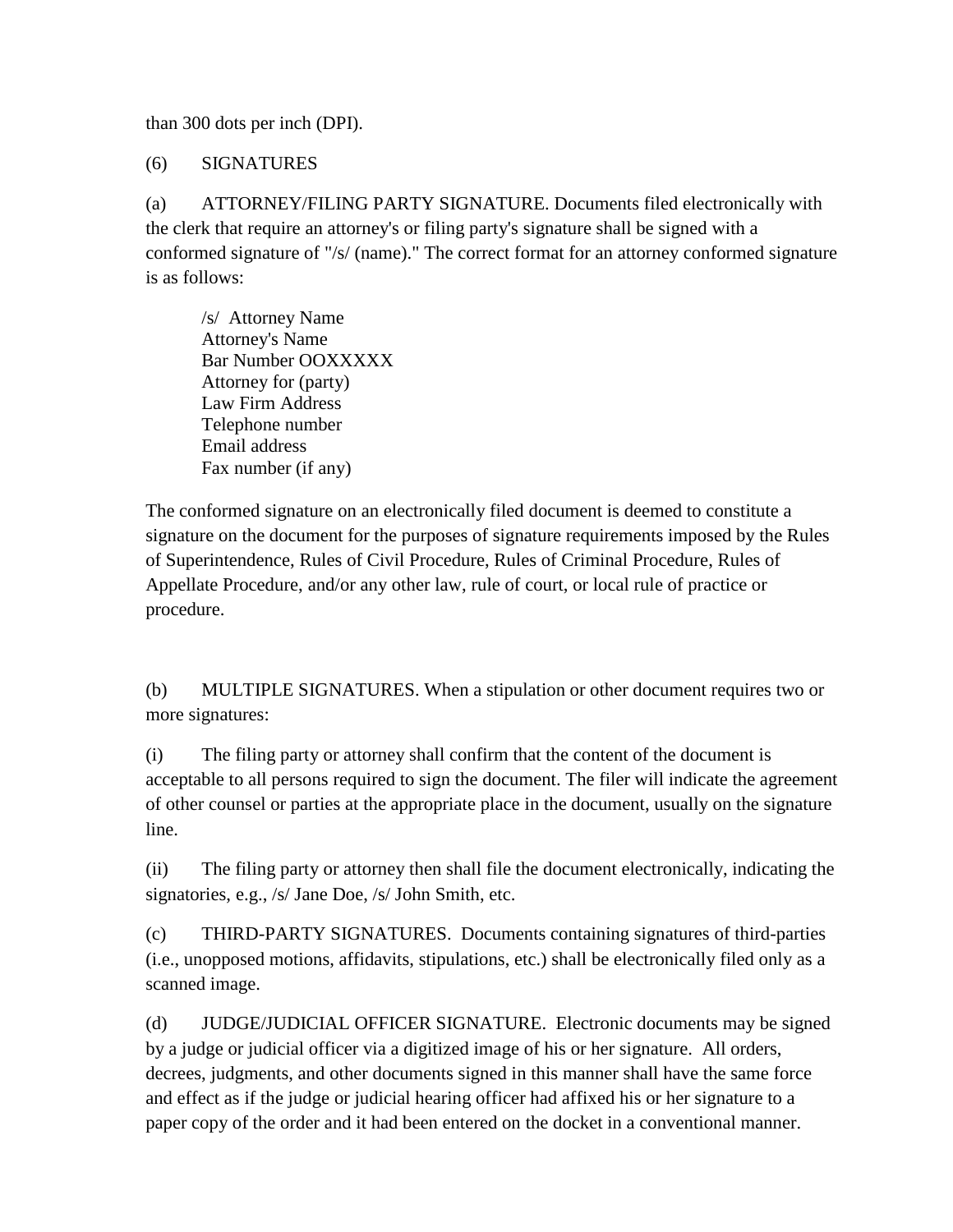# (I) REMOVAL OF METADATA AND PERSONAL AND PRIVATE INFORMATION

(1) Metadata includes information about the document and its contents, such as the author's name, keywords, and copyright information, used by search utilities. Metadata is invisible information retained as a document is being drafted, edited, and refined, including changes made, when, and by whom.

(2) The clerk of courts has no obligation and shall not be responsible for removing metadata or any personal and private or confidential information contained in a document that is electronically filed.

(3) The following warning shall be posted on the court's e-filing portal: "WARNING: Removal of document metadata is the responsibility of the filer. Any document metadata remaining may become part of the public record." The failure to post this warning on the court's e-filing portal does not change or alter the responsibility of the filer and does not impose any obligation on the clerk of courts or the court.

(4) Any person, by utilizing the court's e-filing system, consents to defend, indemnify and hold harmless the Hancock County Court of Common Pleas, the Clerk of Courts, the Hancock County Board of Commissioners, and all of their judges, deputy clerks, agents, and employees, from any and all damages that may result from the theft or misuse of personal and private or confidential information, whether visible or hidden in or contained within the metadata of a document presented for electronic filing.

(5) Judges and judicial staff should remove metadata from any orders, judgment entries, or other filings where the judge deems it advisable to remove all prior versions of or any other information about that document.

(6) The following information on removing metadata is available from Adobe.com. The court does not make any representations regarding the content of any of the following information and is not responsible for maintaining any of the following information. The following information is set forth for informational purposes only:

Sanitization-Remove hidden data from PDF files with Adobe® Acrobat® XI.

With a single click, find and delete all hidden data in a PDF file, including text, metadata, annotations, form fields, attachments, and bookmarks.

(a) At the top right in Acrobat, click the Tools pane. Open the Protection panel.

(b) The sanitation tools are listed under the heading Hidden Information. To permanently remove items such as metadata, comments, and file attachments, select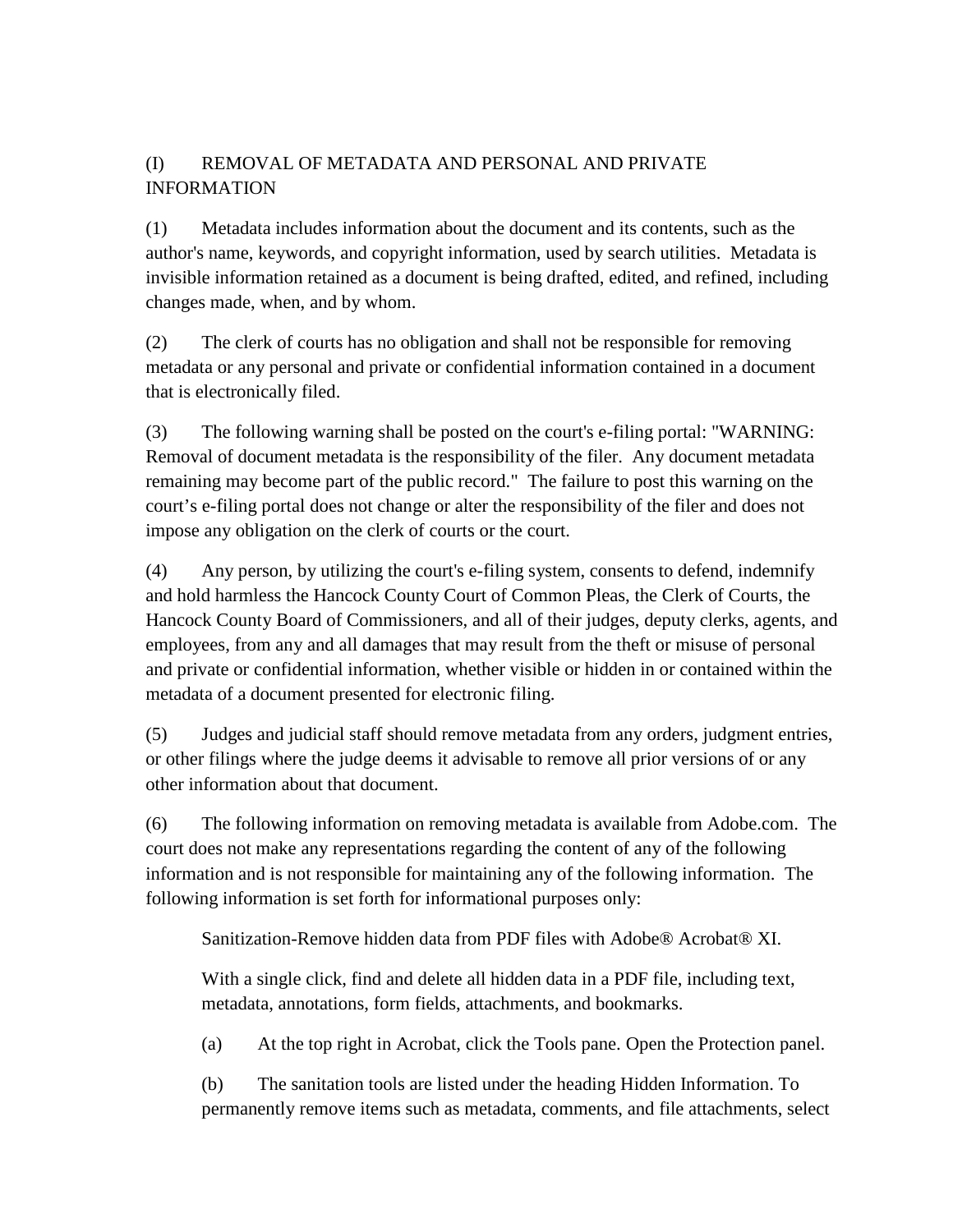Sanitize Document. Click OK. To have more control over what is removed, select Remove Hidden Information.

(c) Type a name for your file, and click Save.

To learn more about removing confidential data from PDF files, see Redaction-Remove visible data from PDF files with Acrobat XI. Filers may refer to the many on-line resources, such as:

www.prepressure.com/pdf/basics/metadata www.youtube.com/watch?v=3xPnLhdyuZQ

https://support.office.com/en-us/article/Remove-hidden-data-and-personalinformation-by-inspecting-documents-356b7b5d-77af-44fe-a07f-9aa4d085966f

# (J) TIME FOR FILING AND EFFECT OF USE OF EFILE

(1) Any document filed electronically shall be considered as filed with the court when the transmission of the court's electronic filing system is complete ("effective date and time") and payment, if required, has been successfully tendered electronically. An electronic filing may be submitted to the clerk twenty-four hours a day, seven days a week. Nonetheless, the ability to file seven days a week shall not advance the date within which any document must be filed to a date on which the clerk of courts is not open (that is, on a weekend, legal holiday, or other closure). Further, on the date on which a document must be filed, the document may be electronically filed up until11:59 p.m. Eastern Standard Time or Eastern Daylight Saving Time, whichever is in effect on that date. Any document filed after 11:59 p.m. Eastern Standard Time or Eastern Daylight Saving Time shall be deemed to have been filed on the next day. The court's electronic filing system is hereby appointed as the agent of the Hancock County Clerk of Courts for the purpose of electronic filing, receipt, service, and retrieval of electronic documents.

(2) Upon receipt of a filing, the court's electronic filing system shall issue a confirmation that the filing has been received. The confirmation shall include the date and time of receipt and serve as proof of filing.

(3) A filer will receive subsequent notification from the clerk of courts that the filing has been ACCEPTED, placed in a PENDING status, or REJECTED by the clerk's office for docketing and filing into the general division's case management system. Each document will receive an electronic stamp. When the filing is ACCEPTED by the clerk, this stamp will include the date and time that the filer transmitted the document to the court's electronic filing system as well as the unique confirmation number of the filing.

(4) The clerk of courts shall review all filings to determine compliance with applicable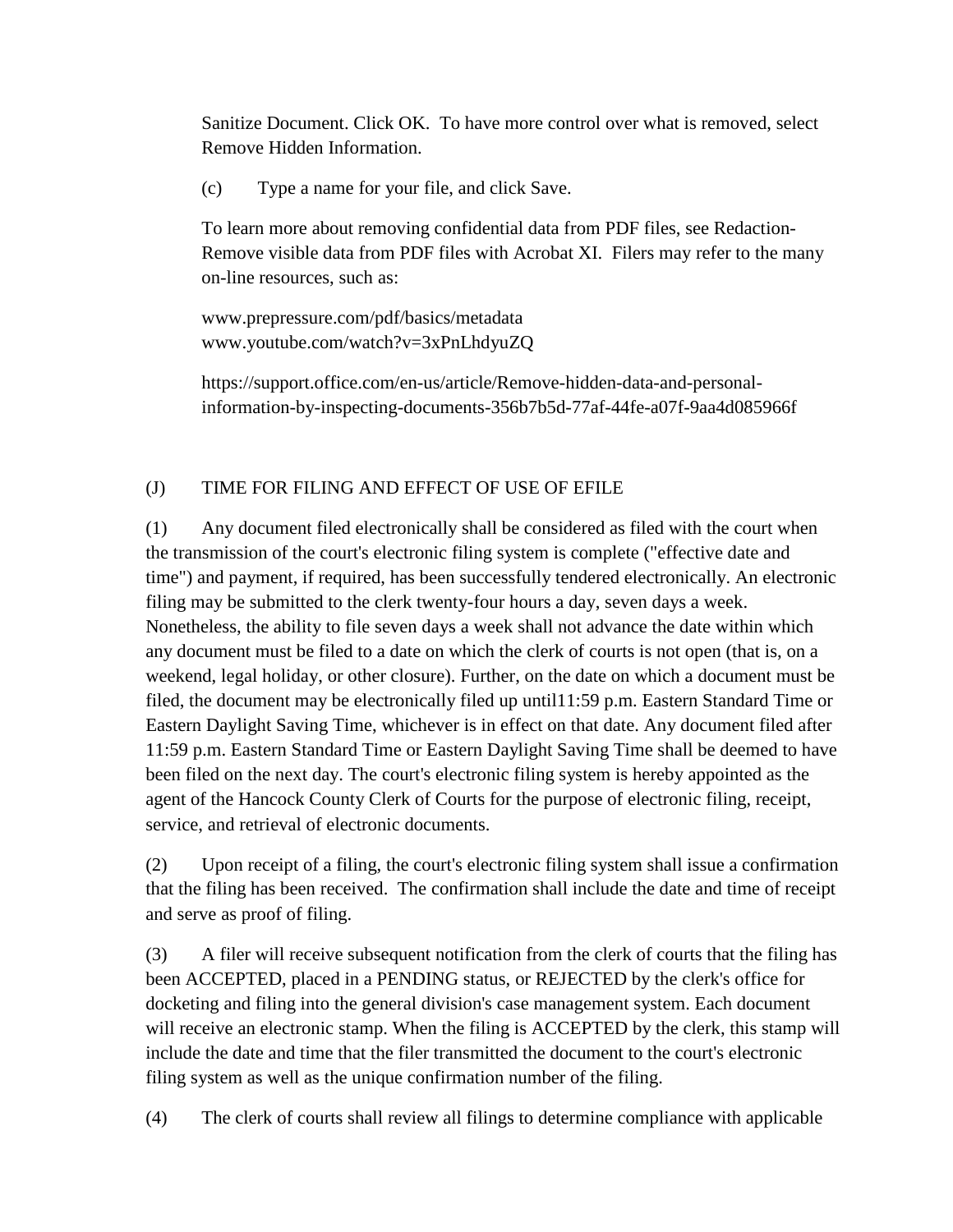court rules, policies, procedures and practices. The clerk may review the data and documents electronically submitted to ensure compliance with court rules, policies, procedures and practices before creating a docket entry or before docketing the case.

(5) If a filing is found to have any missing element or to not otherwise comply with court rules, policies, procedures and practices, the clerk of courts may place the document in a PENDING status and transmit a notice to the filer. The filer will have two business days to complete the filing. If the filing is completed within two business days, it may be ACCEPTED by the clerk, and the filing will be deemed effective and completed on the date on which it originally was electronically filed. If the filing is not completed within two business days, it will be moved from PENDING status to REJECTED status.

(6) In the event that the submitted document is REJECTED by the clerk following review, the document is not filed and shall not become part of the official court record, and the filer will be required to re-submit and file the document to meet any filing requirements or deadlines.

(7) All documents submitted for e-filing shall not be considered a public record until ACCEPTED by the clerk following review.

# (K) SYSTEM FILING ERRORS

(1) If the electronic filing is not filed with the court because of an error in the receipt of the document by the court's electronic filing system due to circumstances under the court's or clerk of court's control, the court may, upon satisfactory proof, enter an order permitting the document to be filed *nunc pro tunc* to the date it was sent electronically.

(2) In the event of a technical failure which renders the clerk of court's eFiling interface non-functional for more than one hour, the clerk may provide notice on its website indicating the anticipated resolution time and what steps filers should take in the interim. At the discretion of the clerk or by order of a judge of the court, these steps may include a period of time where paper filing is required or permitted.

(L) ELECTRONIC SERVICE OF FILINGS AND OTHER DOCUMENTS. Whenever a document is filed electronically through the court's electronic filing system, the system will generate a notification of electronic filing to the filing party or its designated counsel.

(1) COMPLAINT AND RELATED DOCUMENTS. Upon electronically filing the original complaint, third party complaint, or any pleading that adds a new party, the filing party shall also electronically file instructions for service. The clerk shall issue a summons and process in the designated method of service in accordance with the Civil Rules.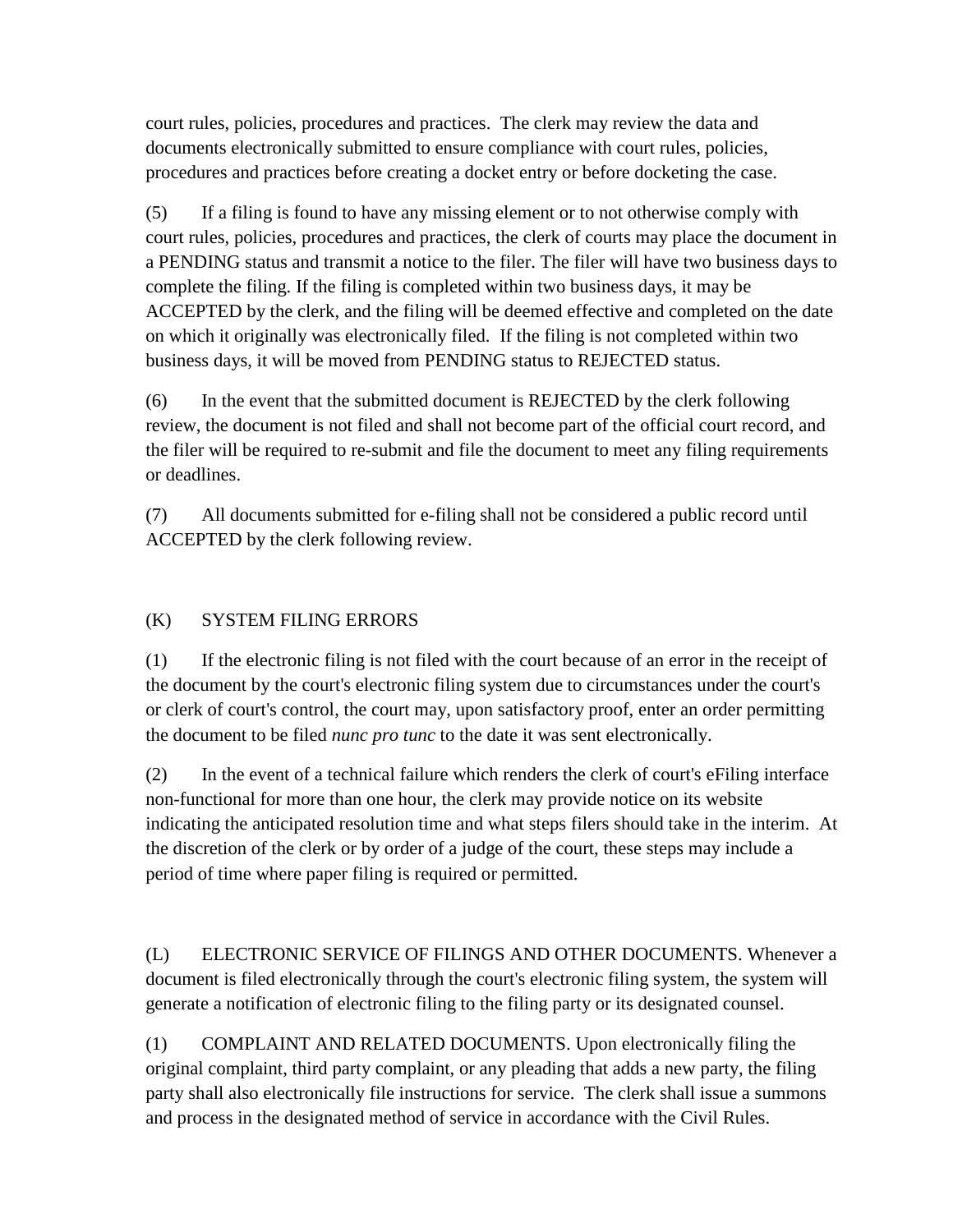### (2) SERVICE OF DOCUMENTS AFTER THE COMPLAINT

(a) ESERVICE. The electronic service of a subsequent pleading, filing or other documents in eFile cases shall be considered as valid and effective service on all parties and shall have the same legal effect as an original paper document served under former rules. *Pro se* parties or attorneys who have not registered with the court's electronic filing system shall be served a paper copy by the filing party, not the court or clerk, in accordance with the applicable rules of civil procedure.

(b) CERTIFICATE OF SERVICE. A certificate of service on all parties entitled to service is still required when a party files a document electronically. The certificate must state the manner in which service was accomplished on each party so entitled. The certificate of service shall contain the following language: I hereby certify that I served the documents by process server, regular U.S. mail, commercial carrier, or electronic means (whichever is applicable) to the following (list of parties served).

(c) SERVICE OF PROPOSED ENTRIES AND ORDERS. It shall be the responsibility of the filing party, not the court or clerk, to serve all proposed entries and orders submitted to the court for signature on all parties. Proposed orders should include a certificate of service as set forth in section  $(L)(2)(b)$  of this rule.

(3) SERVICE ON PARTIES-TIME TO RESPOND OR ACT. eService shall be deemed complete at the time a document has been received by the court's electronic filing system as reflected by the effective date and time appearing on the electronic transmittal. Effective with the commencement date of electronic filing, any period of time to respond to the served document or perform any right, duty, or act shall be strictly governed by the applicable rules of the court.

(4) FAILURE OF ELECTRONIC SERVICE. If the e-filing system fails to generate the Notice of Electronic Filing, the party to be served may be entitled to an order extending the date for any response or the period within which any right, duty or act must be performed.

# (M) CONVENTIONAL FILING OF DOCUMENTS

(1) Notwithstanding the foregoing, the following types of documents may be filed conventionally, unless expressly required to be filed electronically by the court:

(a) CONFIDENTIAL INFORMATION. Personal data identifiers should be filed under separate cover in accordance with section 2.05 of these rules.

(b) DOCUMENTS FILED UNDER SEAL. A motion to file documents under seal shall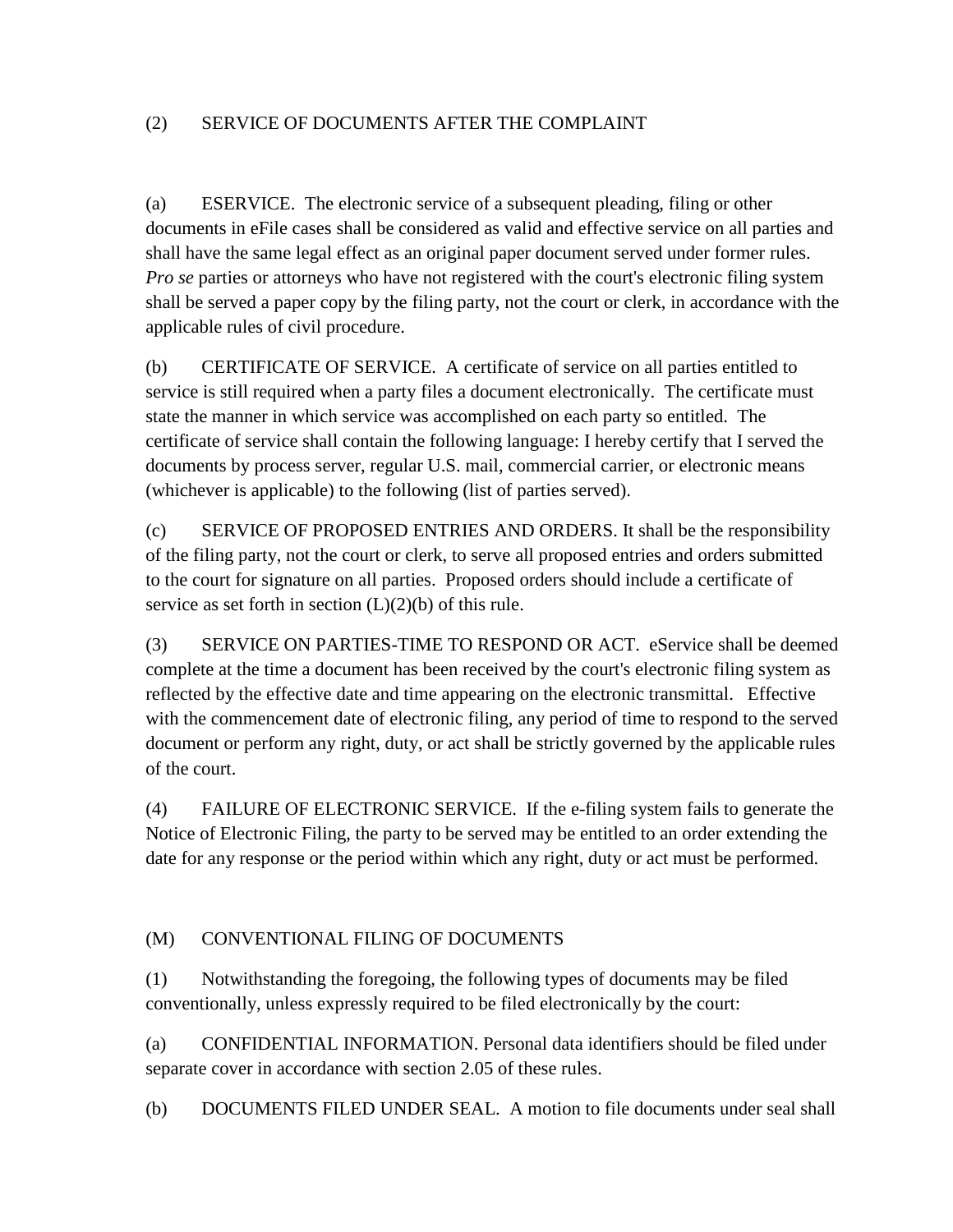be filed and served electronically. However, the documents to be filed under seal shall be filed with the clerk of courts in paper form.

(c) DOCUMENTS TO BE PRESENTED TO A COURT IN CAMERA. Documents to be presented to a court *in camera*, solely for the purpose of obtaining a ruling on the discoverability of such documents shall be filed with the clerk of courts in paper form.

(d) EXHIBITS. Exhibits or other items that may not be comprehensibly viewed in an electronic format may be filed and served conventionally.

# (N) COLLECTION OF FILING DEPOSIT AND FEES

(1) The clerk of courts shall assess normal filing fees, and case deposits will be collected via a financial transaction device (electronic means) at the time the filing is processed. Any fees or charges associated with the payment of fees or costs via financial transaction device (electronic means) shall be the responsibility of the filer and shall be paid at the time the filing is processed.

(2) Any document requiring payment of a filing security deposit or a fee to the clerk of courts in order to achieve valid filing status shall be filed and paid electronically in the same manner as any other eFile document.

(3) The electronic filing system will establish a means to accept payment of deposits and fees electronically, including the process for filing an affidavit of indigence.

(4) The clerk shall charge for the printing of pleadings, notices, orders, and other copies for service at the page rates as posted in the clerk of courts fee schedule current as of the effective date and time of filing.

(O) PUBLIC ACCESS TERMINAL. The public can view electronically filed documents in the clerk's office. Users shall be charged for printed copies of documents at the page rates as posted in the clerk of courts fee schedule.

# **Rule 3.19 ELECTRONIC RECORD IS OFFICIAL COURT RECORD**

(A) DEFINITIONS. See Local Rule 1.36 for definitions of terms used in this section.

# (B) OFFICIAL COURT RECORD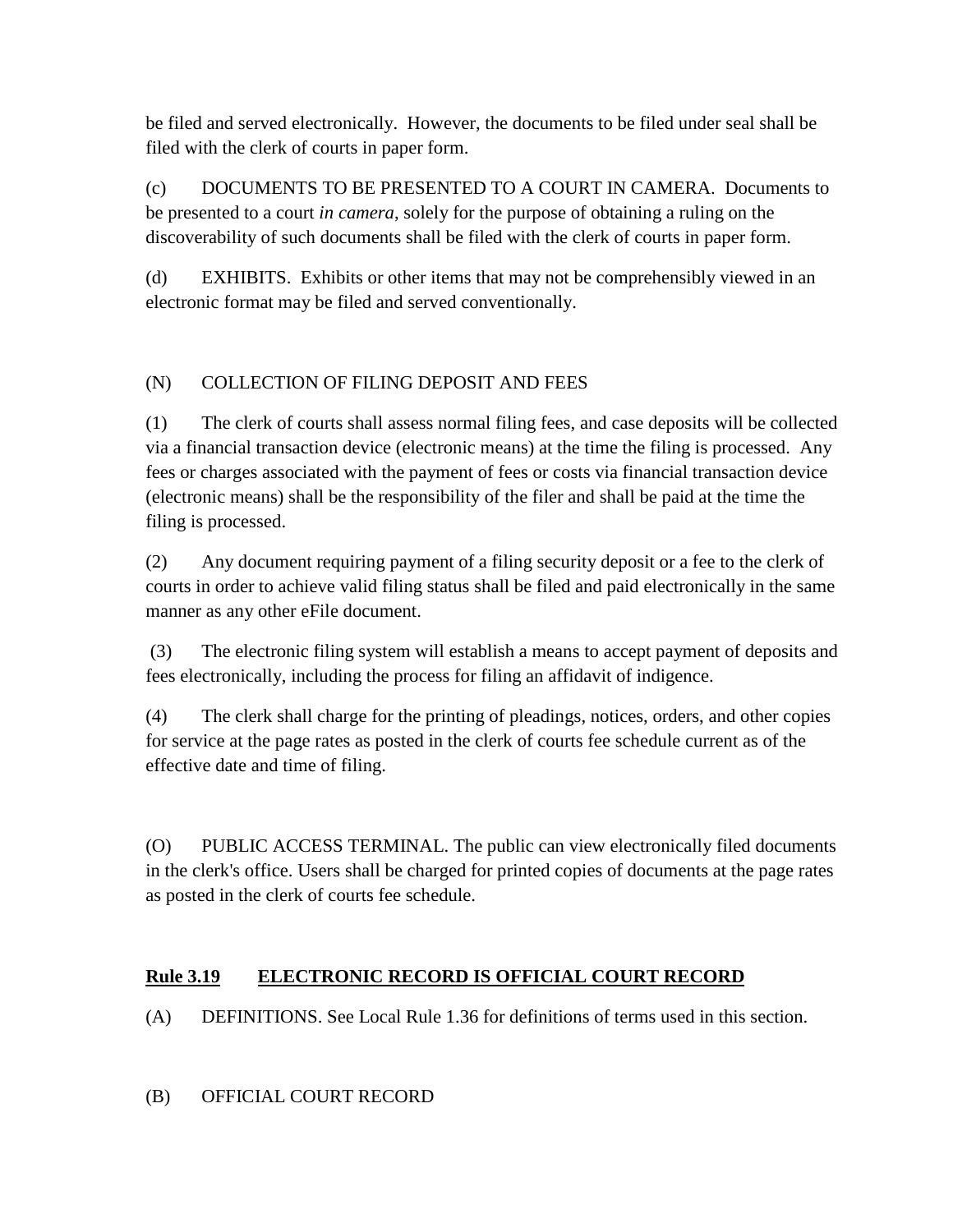(1) As of February 1, 2017, the electronic record of the court's case files, stored in the court and clerk's Case Management System and Document Management System will constitute the Official Court Record of the court.-

(2) An electronic record is any document that a court will:

- (a) receive in electronic form,
- (b) record in its case management system, or
- (c) store in its document management system.

(3) The Electronic Record may include documents that have been electronically filed as well as documents filed in paper format that have been scanned and uploaded to the electronic filing system.

(4) The Electronic Record will not include physical exhibits brought into the courtroom for the court's or jury's edification or documents and things which are not susceptible to capture in electronic form.

(5) Although there may be a physical case file associated with a case, the electronic case record will serve as the Official Court Record.

(6) For documents that have been electronically filed or documents filed in paper format that have been scanned and uploaded to the electronic filing system, the electronic version constitutes the Official Court Record.

(7) Electronically stored documents have the same force and effect as those traditionally stored in tangible form.

(8) Any records that exist in only paper form will constitute the Official Court Record.

#### (C) RECORD LONGEVITY

(1) The court and court clerk will establish an Electronic Records Management methodology, including the storage of Metadata, a "Continuum of Care" of the records for preservation over time, and redundant storage mechanisms to ensure the near term preservation of the court record in the event of a localized natural or man-made disaster.

(2) With the introduction of this robust and fault tolerant storage methodology, the need for microfilming of court records has been eliminated.

(3) The retention schedule for each case type shall be considered permanent unless otherwise noted in these rules or in the Rules of Superintendence.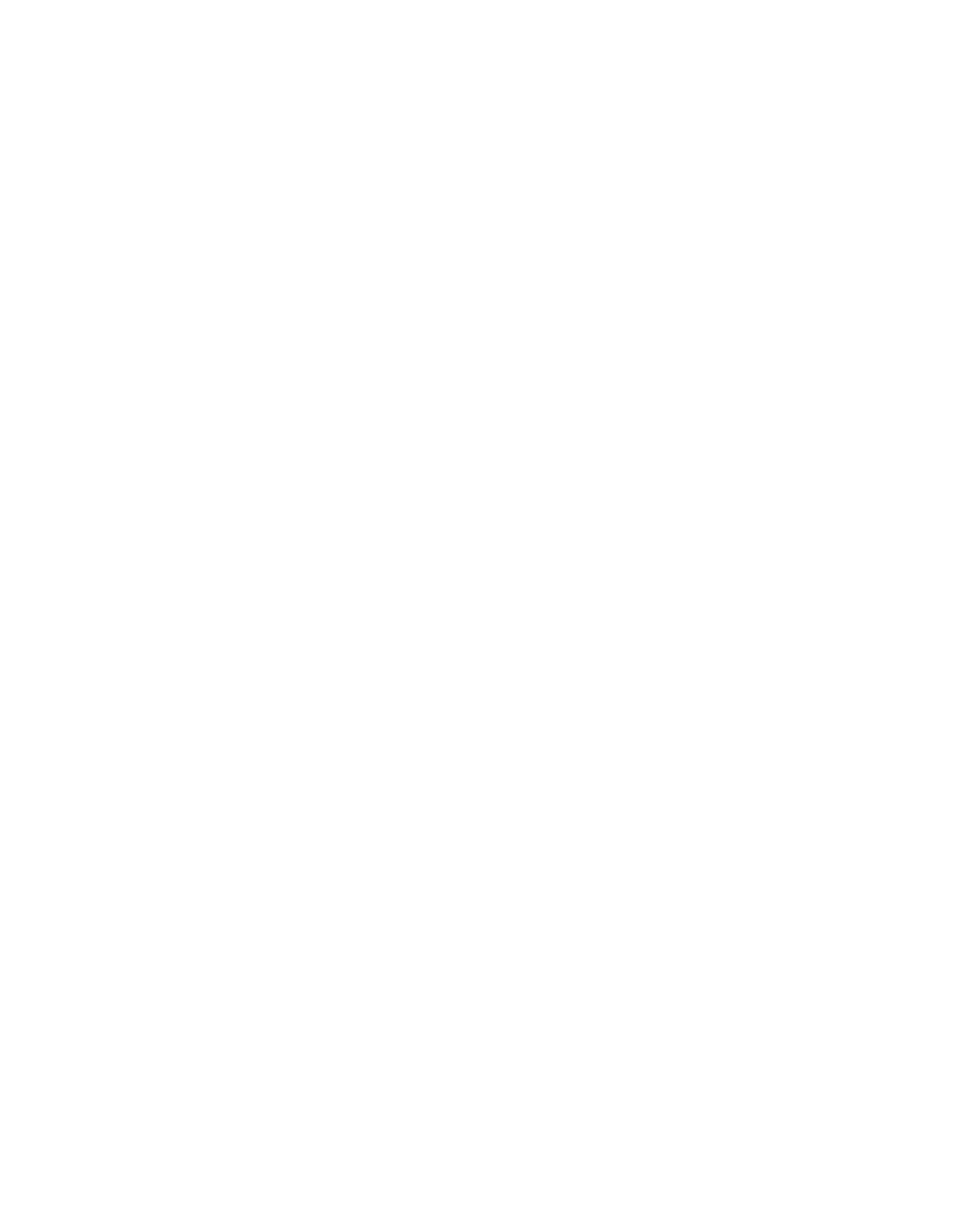Attachment A to Hancock County, Ohio, Criminal Rules

Form No. CR-1

### **IN THE COMMON PLEAS COURT OF HANCOCK COUNTY, OHIO**

| THE STATE OF OHIO<br>Plaintiff | Case No.<br><b>WRITTEN PLEA OF NOT GUILTY</b> |  |
|--------------------------------|-----------------------------------------------|--|
| V.                             |                                               |  |
| Defendant                      |                                               |  |
|                                |                                               |  |
| follows:                       |                                               |  |
|                                |                                               |  |
|                                |                                               |  |
|                                |                                               |  |
|                                |                                               |  |
|                                |                                               |  |
|                                |                                               |  |

Defendant further acknowledges he/she has been served a copy of the indictment; waives the reading of the same in open Court; waives any applicable statutory waiting periods for arraignment; acknowledges an understanding of each charge with which he/she is indicted; and waives his/her right to be present in open court for arraignment.

Defendant further enters a plea of NOT GUILTY upon each and every charge contained in the indictment.

Defendant

\_\_\_\_\_\_\_\_\_\_\_\_\_\_\_\_\_\_\_\_\_\_\_\_\_\_\_\_\_\_\_\_\_\_\_\_\_\_ Defendant's Counsel Signature and Reg. No.

\_\_\_\_\_\_\_\_\_\_\_\_\_\_\_\_\_\_\_\_\_\_\_\_\_\_\_\_\_\_\_\_\_\_\_\_\_\_

\_\_\_\_\_\_\_\_\_\_\_\_\_\_\_\_\_\_\_\_\_\_\_\_\_\_\_\_\_\_\_\_\_\_\_\_\_\_

\_\_\_\_\_\_\_\_\_\_\_\_\_\_\_\_\_\_\_\_\_\_\_\_\_\_\_\_\_\_\_\_\_\_\_\_\_\_

\_\_\_\_\_\_\_\_\_\_\_\_\_\_\_\_\_\_\_\_\_\_\_\_\_\_\_\_\_\_\_\_\_\_\_\_\_\_

Counsel Address

Counsel Telephone

Pursuant to Criminal Rule 10(B) the State of Ohio approves for filing the above written plea of Not Guilty.

Prosecuting Attorney